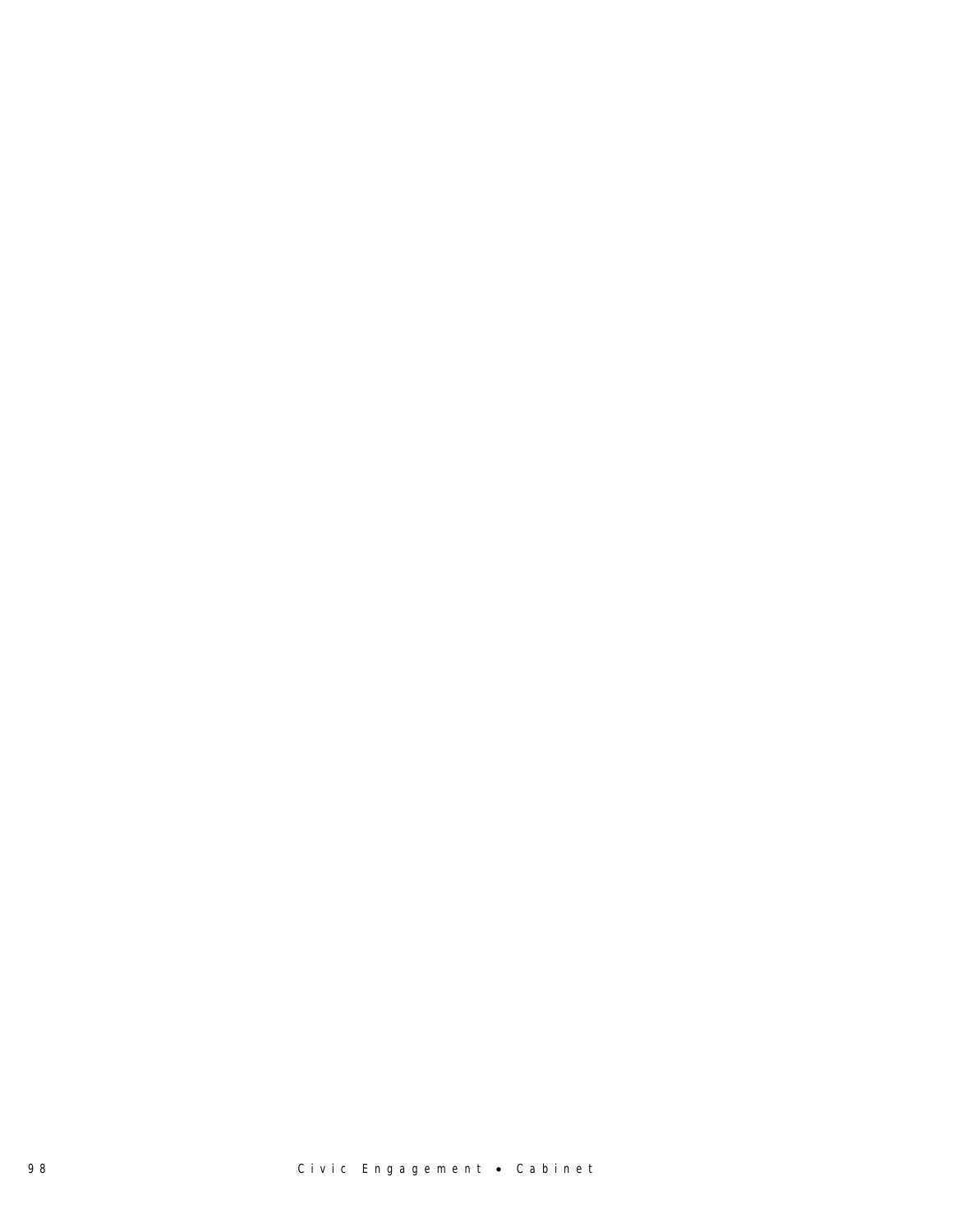# Civic Engagement

## *Jerome Smith, Chief of Civic Engagement*

## *Cabinet Mission*

The Civic Engagement Cabinet seeks to improve the delivery of City Services as well as create opportunities for all Boston Residents to participate in local government.

| <b>Operating Budget</b>            | Program Name                                       | <b>Total Actual '14</b> | <b>Total Actual '15</b> | Total Approp '16       | <b>Total Budget '17</b> |
|------------------------------------|----------------------------------------------------|-------------------------|-------------------------|------------------------|-------------------------|
|                                    | <b>Elderly Commission</b><br>Neighborhood Services | 2.904.937<br>1.184.219  | 3.095.092<br>1.421.970  | 3.128.250<br>2,742,151 | 3.233.749<br>3,194,730  |
|                                    | Total                                              | 4,089,156               | 4,517,062               | 5,870,401              | 6,428,479               |
| <b>External Funds Expenditures</b> |                                                    | <b>Total Actual '14</b> | <b>Total Actual '15</b> | Total Approp '16       | <b>Total Budget '17</b> |
|                                    | <b>Elderly Commission</b><br>Neighborhood Services | 7.274.153               | 6.646.931<br>0          | 7.385.582<br>110,000   | 6,968,272<br>80,000     |
|                                    | <b>Total</b>                                       | 7,274,153               | 6,646,931               | 7.495.582              | 7,048,272               |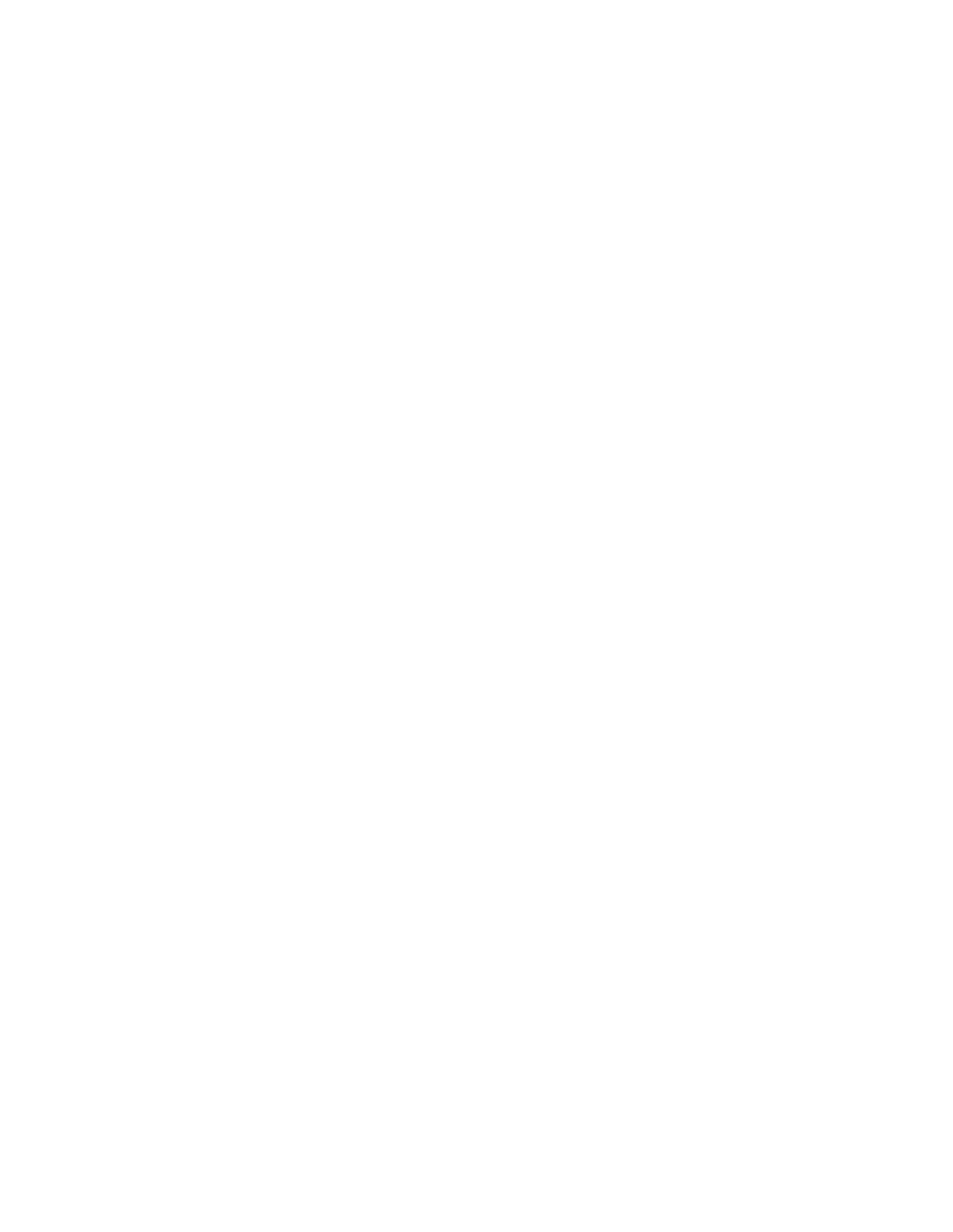# Elderly Commission Operating Budget

### *Emily Shea, Commissioner, Appropriation 387*

## *Department Mission*

The mission of the Elderly Commission is to enhance the quality of life for Boston's senior citizens through developing, planning, coordinating, implementing, and monitoring the delivery of programs and services to the elderly in an efficient and effective manner. These activities are provided in collaboration with various federal, state, and City agencies, along with neighborhood service providers and senior citizen groups.

## *Selected Performance Strategies*

#### *Administration*

- Encourage senior participation in social events.
- *Community Relations*
- Add volunteer opportunities to increase senior volunteers.
- *Transportation*
- To increase availability of transportation.

## *Program Services*

- To assess and address the needs of Boston's Seniors.
- To improve awareness of government benefits and services.
- To monitor the provision of meals to elders.

| <b>Operating Budget</b>      | Program Name                                | <b>Total Actual '14</b> | <b>Total Actual '15</b> | Total Approp '16        | <b>Total Budget '17</b> |
|------------------------------|---------------------------------------------|-------------------------|-------------------------|-------------------------|-------------------------|
|                              | Administration                              | 738,399                 | 752,149                 | 712,746                 | 721,953                 |
|                              | <b>Community Relations</b>                  | 237,601                 | 356,280                 | 339,978                 | 496,159                 |
|                              | Transportation                              | 1,403,131               | 1,439,809               | 1,537,249               | 1,487,722               |
|                              | Program Services                            | 525,806                 | 546,854                 | 538,277                 | 527,915                 |
|                              | <b>Total</b>                                | 2,904,937               | 3,095,092               | 3,128,250               | 3,233,749               |
| <b>External Funds Budget</b> | <b>Fund Name</b>                            | <b>Total Actual '14</b> | <b>Total Actual '15</b> | <b>Total Approp '16</b> | <b>Total Budget '17</b> |
|                              |                                             |                         |                         |                         |                         |
|                              | Area Agency On Aging (AAA)                  | 4,064,027               | 3.563.144               | 3,695,672               | 3,716,838               |
|                              | <b>Elderly Universal Fund</b>               | 9,004                   | 53,325                  | 85,000                  | 82,000                  |
|                              | <b>EOEA</b> Formula Grant                   | 823,822                 | 705,298                 | 792,270                 | 880,879                 |
|                              | <b>Nutrition Services Incentive Program</b> | 647,638                 | 892,966                 | 862,655                 | 497,123                 |
|                              | <b>Prevention Wellness Trust Fund</b>       | $\Omega$                | 57,724                  | 239,049                 | 56,000                  |
|                              | Retired Senior Volunteers Program           | 117,436                 | 104,980                 | 133,252                 | 130,254                 |
|                              | Senior Companion Program                    | 220,948                 | 216,627                 | 222,754                 | 250,250                 |
|                              | State Elder Lunch Program                   | 1,391,278               | 1,052,867               | 1,354,929               | 1,354,928               |
|                              | <b>Total</b>                                | 7,274,153               | 6,646,931               | 7,385,581               | 6,968,272               |
| <b>Operating Budget</b>      |                                             | Actual '14              | Actual '15              | Approp '16              | Budget '17              |
|                              | <b>Personnel Services</b>                   | 2,531,212               | 2,623,941               | 2,694,922               | 2,708,686               |
|                              |                                             | 373,725                 | 471,151                 | 433,328                 | 525,064                 |
|                              | Non Personnel                               |                         |                         |                         |                         |
|                              | <b>Total</b>                                | 2,904,937               | 3,095,092               | 3,128,250               | 3,233,750               |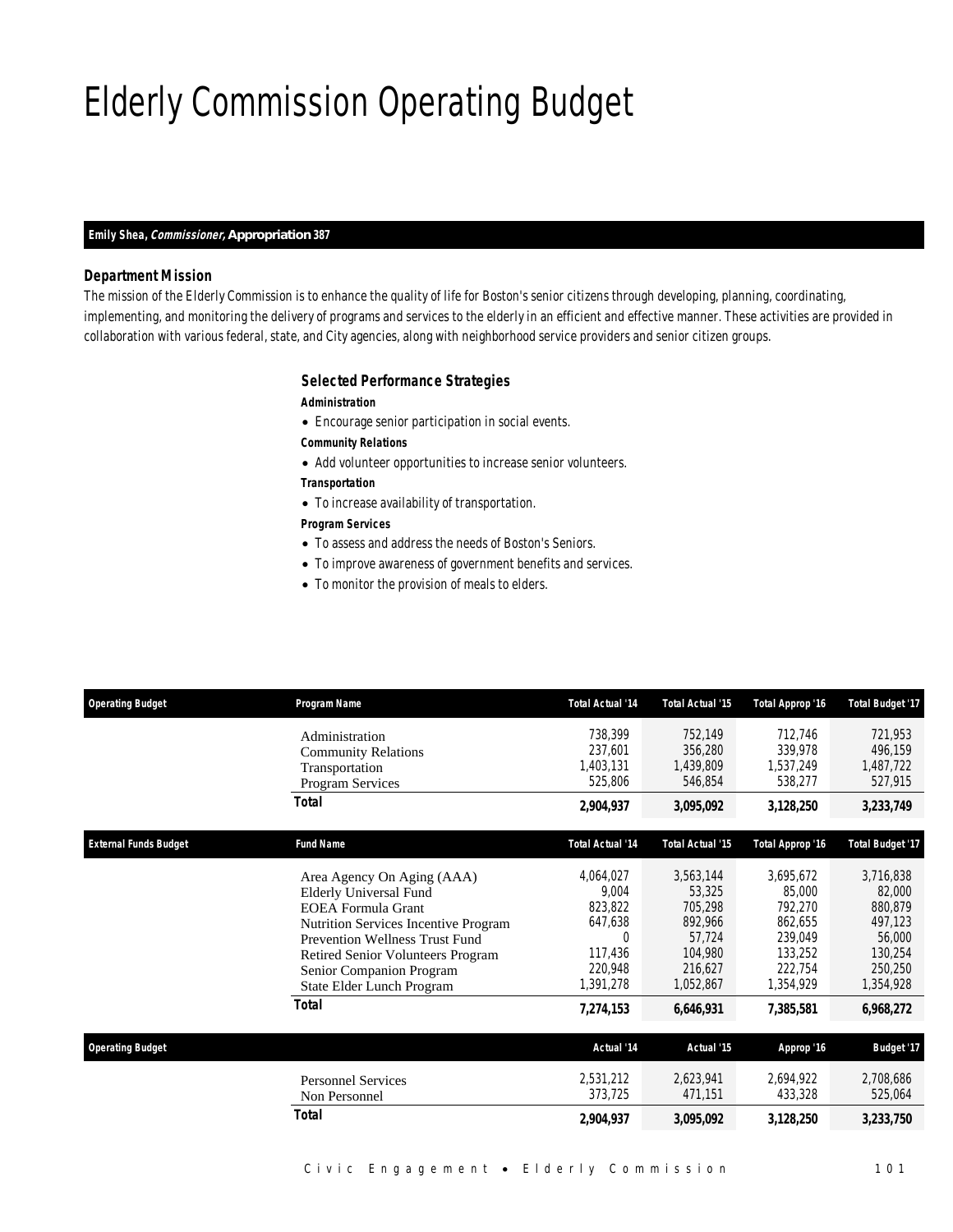# Elderly Commission Operating Budget



## *Authorizing Statutes*

- Enabling Legislation, CBC Ord. § 12-3.1.
- Powers and Duties, CBC Ord. § 12-3.2.

## *Description of Services*

Those services which are developed, planned, coordinated, and delivered by the Elderly Commission include assistance in applying for government benefits and community-based services, discount programs, health screening programs, housing programs, transportation, advocacy, employment and volunteer programs, counseling services and information and referrals. The Commission also coordinates and monitors neighborhood-based nutrition, legal, health, transportation and other elderly services, and senior centers.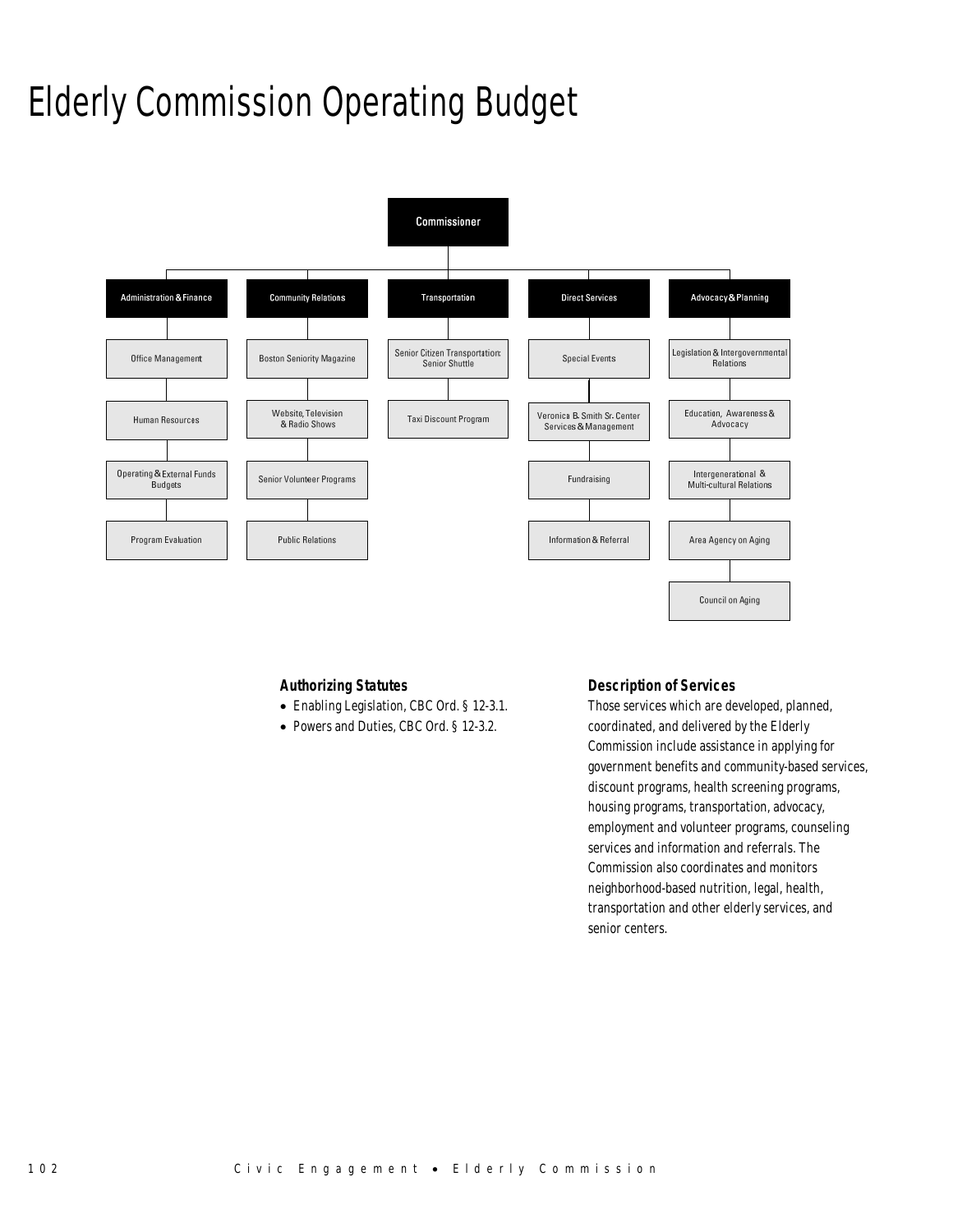## Department History

| <b>Personnel Services</b>       |                                                                                                                                                                                                                                                                                                      | FY14 Expenditure                                                                        | FY15 Expenditure                                                                                           | FY16 Appropriation                                                                                         | FY17 Adopted                                                                                       | Inc/Dec 16 vs 17                                                                                              |
|---------------------------------|------------------------------------------------------------------------------------------------------------------------------------------------------------------------------------------------------------------------------------------------------------------------------------------------------|-----------------------------------------------------------------------------------------|------------------------------------------------------------------------------------------------------------|------------------------------------------------------------------------------------------------------------|----------------------------------------------------------------------------------------------------|---------------------------------------------------------------------------------------------------------------|
|                                 | 51000 Permanent Employees<br>51100 Emergency Employees<br>51200 Overtime<br>51600 Unemployment Compensation<br>51700 Workers' Compensation<br><b>Total Personnel Services</b>                                                                                                                        | 2,444,323<br>7,990<br>19,805<br>0<br>59,094<br>2,531,212                                | 2,547,100<br>$\mathbf{0}$<br>10,738<br>13,933<br>52,170<br>2,623,941                                       | 2,676,422<br>$\overline{0}$<br>8,500<br>5,000<br>5,000<br>2,694,922                                        | 2,690,186<br>0<br>8,500<br>5,000<br>5,000<br>2,708,686                                             | 13,764<br>$\mathbf{0}$<br>$\mathbf{0}$<br>$\overline{0}$<br>$\Omega$<br>13,764                                |
| <b>Contractual Services</b>     |                                                                                                                                                                                                                                                                                                      | FY14 Expenditure                                                                        | FY15 Expenditure                                                                                           | FY16 Appropriation                                                                                         | FY17 Adopted                                                                                       | Inc/Dec 16 vs 17                                                                                              |
|                                 | 52100 Communications<br>52200 Utilities<br>52400 Snow Removal<br>52500 Garbage/Waste Removal<br>52600 Repairs Buildings & Structures<br>52700 Repairs & Service of Equipment<br>52800 Transportation of Persons<br>52900 Contracted Services<br><b>Total Contractual Services</b>                    | 18,123<br>0<br>$\overline{0}$<br>0<br>$\Omega$<br>58,589<br>16,960<br>69,135<br>162,807 | 24,485<br>$\mathbf 0$<br>$\mathbf{0}$<br>$\mathbf{0}$<br>$\Omega$<br>88,433<br>17,171<br>76,704<br>206,793 | 35,406<br>$\theta$<br>$\overline{0}$<br>$\theta$<br>$\Omega$<br>56,029<br>42,800<br>44,500<br>178,735      | 35,000<br>0<br>$\overline{0}$<br>$\mathbf{0}$<br>$\Omega$<br>53,000<br>42,577<br>85,457<br>216,034 | $-406$<br>$\mathbf 0$<br>$\mathbf{0}$<br>$\overline{0}$<br>$\theta$<br>$-3,029$<br>$-223$<br>40,957<br>37,299 |
| <b>Supplies &amp; Materials</b> |                                                                                                                                                                                                                                                                                                      | FY14 Expenditure                                                                        | FY15 Expenditure                                                                                           | FY16 Appropriation                                                                                         | FY17 Adopted                                                                                       | Inc/Dec 16 vs 17                                                                                              |
|                                 | 53000 Auto Energy Supplies<br>53200 Food Supplies<br>53400 Custodial Supplies<br>53500 Med, Dental, & Hosp Supply<br>53600 Office Supplies and Materials<br>53700 Clothing Allowance<br>53800 Educational Supplies & Mat<br>53900 Misc Supplies & Materials<br><b>Total Supplies &amp; Materials</b> | 103,252<br>26,820<br>0<br>$\boldsymbol{0}$<br>10,409<br>0<br>0<br>$\Omega$<br>140,481   | 72,607<br>58,788<br>0<br>$\mathbf{0}$<br>13,249<br>1,550<br>0<br>$\Omega$<br>146,194                       | 96,876<br>33,000<br>$\theta$<br>$\overline{0}$<br>10,500<br>1,800<br>$\theta$<br>$\overline{0}$<br>142,176 | 91,155<br>87,228<br>0<br>$\overline{0}$<br>8,000<br>4,800<br>0<br>$\overline{0}$<br>191,183        | $-5,721$<br>54,228<br>0<br>$\overline{0}$<br>$-2,500$<br>3,000<br>$\mathbf 0$<br>$\overline{0}$<br>49,007     |
| <b>Current Chgs &amp; Oblig</b> |                                                                                                                                                                                                                                                                                                      | FY14 Expenditure                                                                        | FY15 Expenditure                                                                                           | FY16 Appropriation                                                                                         | FY17 Adopted                                                                                       | Inc/Dec 16 vs 17                                                                                              |
|                                 | 54300 Workers' Comp Medical<br>54400 Legal Liabilities<br>54500 Aid To Veterans<br>54600 Current Charges H&I<br>54700 Indemnification<br>54900 Other Current Charges<br>Total Current Chgs & Oblig                                                                                                   | 12,664<br>5,172<br>0<br>$\boldsymbol{0}$<br>$\overline{0}$<br>52,601<br>70,437          | 12,607<br>5,200<br>0<br>$\mathbf 0$<br>$\Omega$<br>50,663<br>68,470                                        | 5,000<br>5,000<br>$\theta$<br>$\theta$<br>$\Omega$<br>46,020<br>56,020                                     | 5,000<br>5,250<br>$\mathbf{0}$<br>$\mathbf{0}$<br>$\Omega$<br>50,892<br>61,142                     | $\theta$<br>250<br>$\overline{0}$<br>$\overline{0}$<br>$\overline{0}$<br>4,872<br>5,122                       |
| Equipment                       |                                                                                                                                                                                                                                                                                                      | FY14 Expenditure                                                                        | FY15 Expenditure                                                                                           | FY16 Appropriation                                                                                         | FY17 Adopted                                                                                       | Inc/Dec 16 vs 17                                                                                              |
|                                 | 55000 Automotive Equipment<br>55400 Lease/Purchase<br>55600 Office Furniture & Equipment<br>55900 Misc Equipment<br><b>Total Equipment</b>                                                                                                                                                           | 0<br>$\Omega$<br>$\boldsymbol{0}$<br>0<br>0                                             | 44,332<br>$\overline{0}$<br>0<br>5,362<br>49,694                                                           | $\boldsymbol{0}$<br>56,397<br>$\theta$<br>$\theta$<br>56,397                                               | 0<br>56,705<br>$\boldsymbol{0}$<br>0<br>56,705                                                     | $\mathbf 0$<br>308<br>$\mathbf 0$<br>$\mathbf 0$<br>308                                                       |
| <b>Other</b>                    |                                                                                                                                                                                                                                                                                                      | FY14 Expenditure                                                                        | FY15 Expenditure                                                                                           | FY16 Appropriation                                                                                         | FY17 Adopted                                                                                       | Inc/Dec 16 vs 17                                                                                              |
|                                 | 56200 Special Appropriation<br>57200 Structures & Improvements<br>58000 Land & Non-Structure<br><b>Total Other</b>                                                                                                                                                                                   | $\boldsymbol{0}$<br>0<br>0<br>0                                                         | 0<br>0<br>$\mathbf 0$<br>0                                                                                 | $\theta$<br>$\mathbf 0$<br>$\overline{0}$<br>0                                                             | 0<br>0<br>$\mathbf{0}$<br>0                                                                        | 0<br>0<br>0<br>0                                                                                              |
|                                 | <b>Grand Total</b>                                                                                                                                                                                                                                                                                   | 2,904,937                                                                               | 3,095,092                                                                                                  | 3,128,250                                                                                                  | 3,233,749                                                                                          | 105,499                                                                                                       |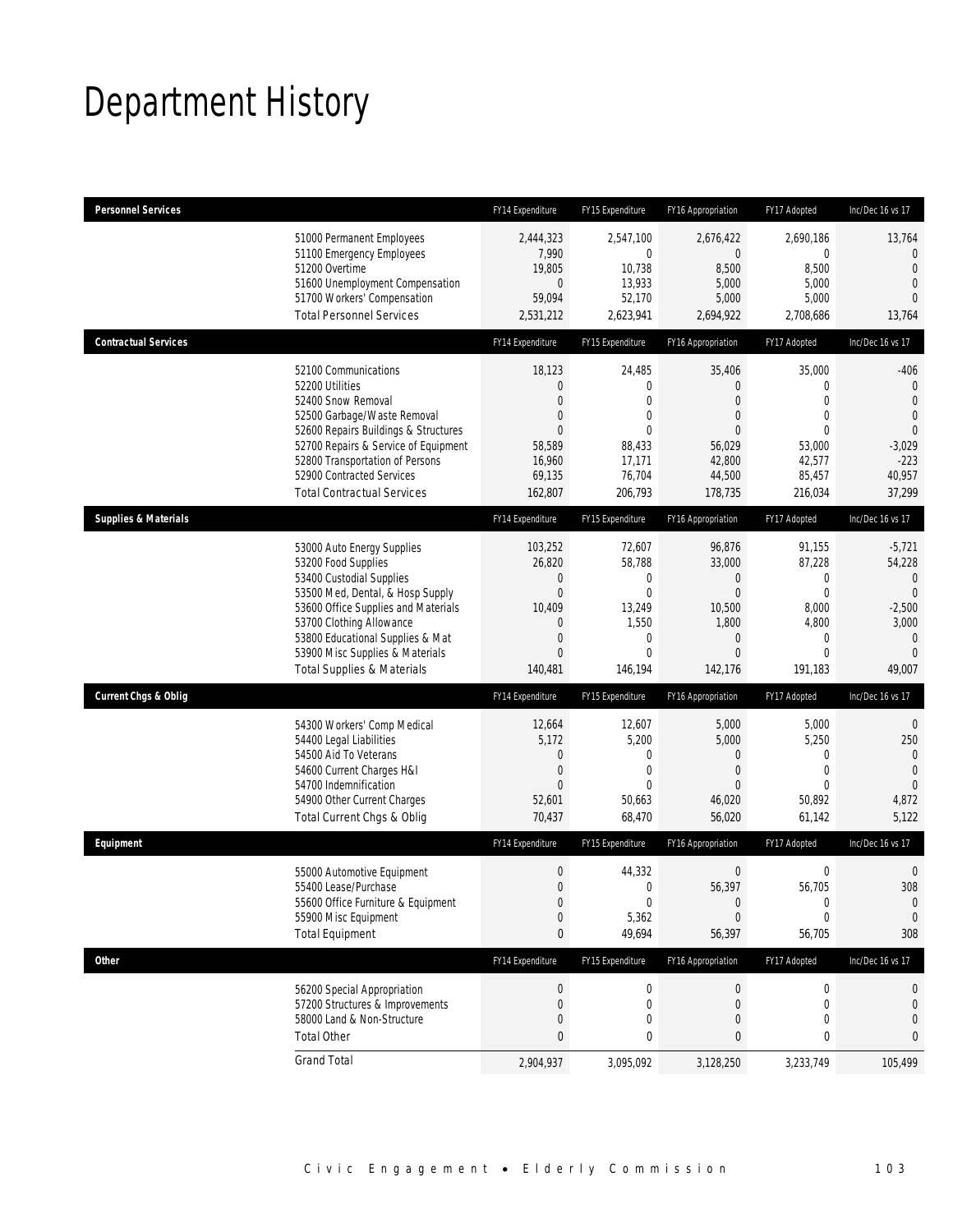# Department Personnel

| Title                       | Union<br>Code   | Grade     | Position | FY17 Salary | Title                     | Union<br>Code   | Grade | Position | FY17 Salary |
|-----------------------------|-----------------|-----------|----------|-------------|---------------------------|-----------------|-------|----------|-------------|
|                             |                 |           |          |             |                           |                 |       |          |             |
| Admin Asst I                | SU <sub>6</sub> | 07        | 3.00     | 134,140     | <b>Executive Director</b> | MY <sub>0</sub> | 08    | 1.00     | 78,499      |
| <b>Asst Director</b>        | MY <sub>0</sub> | 05        | 1.00     | 59,641      | Fleet Main Manager        | SU <sub>6</sub> | 12    | 1.00     | 58,865      |
| Chief of Staff              | <b>MYN</b>      | <b>NG</b> | 1.00     | 66,455      | Health & Fitness Advocate | SU <sub>6</sub> | 09    | 1.00     | 42,219      |
| Commissioner                | <b>CDH</b>      | NG        | 1.00     | 91,940      | Office Clerk              | SU <sub>6</sub> | 04    | 1.00     | 43,060      |
| Community Services/Advocate | SU <sub>6</sub> | 09        | 7.00     | 366,449     | Office Manager            | SU <sub>6</sub> | 15    | 1.00     | 66,192      |
| Dep Comm Admin/Finance      | MY <sub>0</sub> | NG.       | 1.00     | 66.304      | Prin Personnel Officer    | SF <sub>1</sub> | 06    | 1.00     | 81,405      |
| Deputy Commissioner         | <b>MYN</b>      | NG.       | 3.00     | 195.244     | Receptionist              | SU <sub>6</sub> | 06    | 1.00     | 35,885      |
| Deputy Commissioner         | <b>MYO</b>      | NG        | 1.00     | 63,729      | Scheduler                 | AFT             | 10    | 4.00     | 179,017     |
| Director of Development     | SU <sub>6</sub> | 15        | 1.00     | 62,408      | Scheduling Manager        | SU <sub>6</sub> | 15    | 1.00     | 66,192      |
| Dispatcher                  | AF <sub>1</sub> | 08        | 1.00     | 31,433      | Special Events Director   | SU <sub>6</sub> | 15    | 1.00     | 66,192      |
| <b>Driver</b>               | AF <sub>1</sub> | 10        | 22.00    | 908,350     | Sr Budget Analyst         | SE <sub>1</sub> | 06    | 1.00     | 81,405      |
| <b>Exec Assistant</b>       | MY <sub>0</sub> | 06        | 1.00     | 46,776      | Staff Assistant I         | MY0             | 05    | 2.00     | 108,978     |
|                             |                 |           |          |             | <b>Total</b>              |                 |       | 59       | 3,000,777   |

| <b>FY17 Total Request</b>    | 2,690,186  |
|------------------------------|------------|
| <b>Salary Savings</b>        | $-89,000$  |
| Chargebacks                  | $-248,813$ |
| Other                        | 27,222     |
| <b>Differential Payments</b> |            |
| <b>Adjustments</b>           |            |
|                              |            |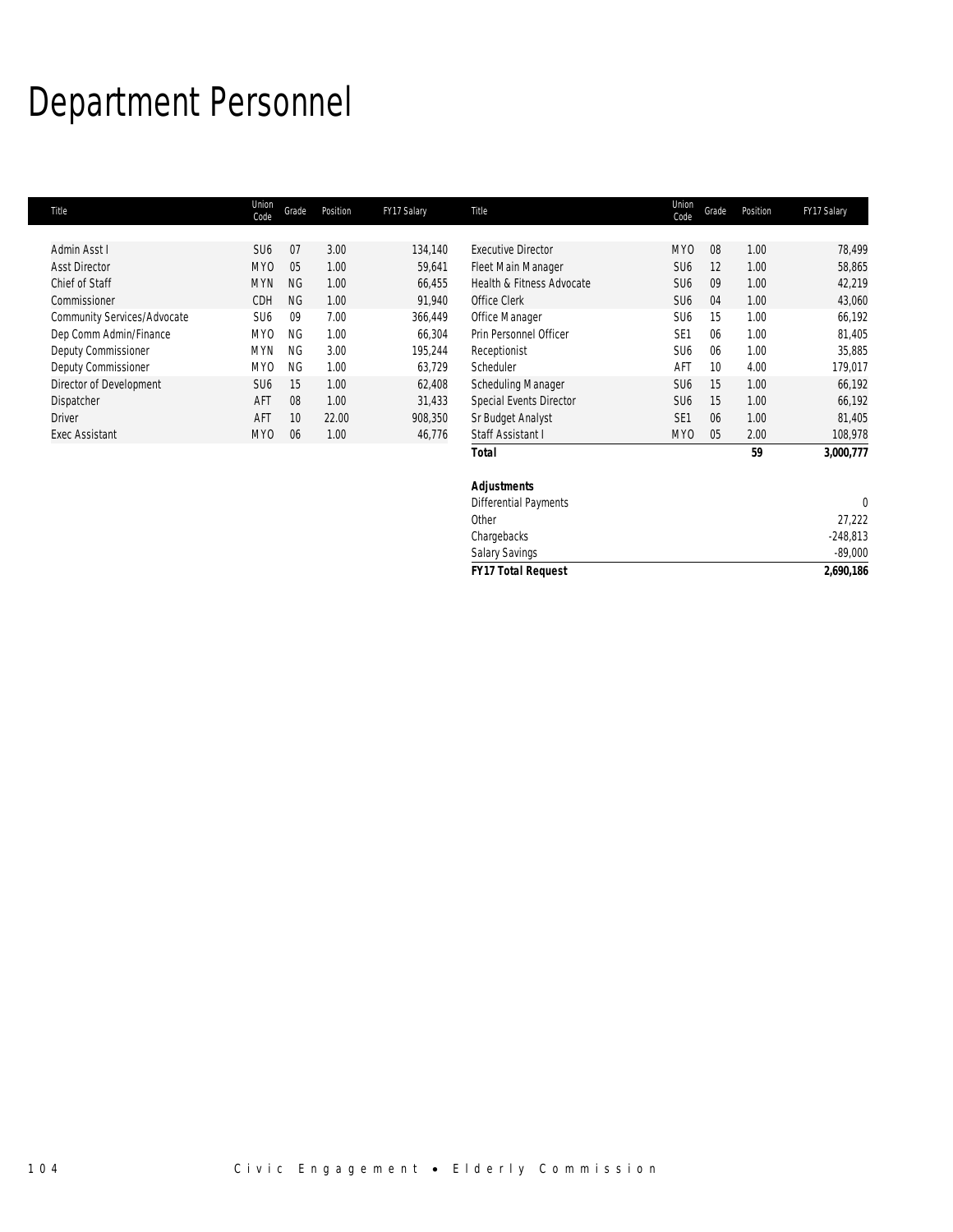## External Funds History

| <b>Personnel Services</b>       |                                                                                                                                                                                                                                                                                                            | FY14 Expenditure                                                                                                                                          | FY15 Expenditure                                                                                                              | FY16 Appropriation                                                                                                                        | FY17 Adopted                                                                                                                                | Inc/Dec 16 vs 17                                                                                                                         |
|---------------------------------|------------------------------------------------------------------------------------------------------------------------------------------------------------------------------------------------------------------------------------------------------------------------------------------------------------|-----------------------------------------------------------------------------------------------------------------------------------------------------------|-------------------------------------------------------------------------------------------------------------------------------|-------------------------------------------------------------------------------------------------------------------------------------------|---------------------------------------------------------------------------------------------------------------------------------------------|------------------------------------------------------------------------------------------------------------------------------------------|
|                                 | 51000 Permanent Employees<br>51100 Emergency Employees<br>51200 Overtime<br>51300 Part Time Employees<br>51400 Health Insurance<br>51500 Pension & Annunity<br>51600 Unemployment Compensation<br>51700 Workers' Compensation<br>51800 Indirect Costs<br>51900 Medicare<br><b>Total Personnel Services</b> | 803,656<br>135,236<br>$\boldsymbol{0}$<br>$\boldsymbol{0}$<br>154,108<br>76,543<br>$\mathbf 0$<br>$\boldsymbol{0}$<br>$\mathbf{0}$<br>11,560<br>1,181,103 | 860,636<br>129,456<br>$-1,001$<br>$\mathbf 0$<br>164,107<br>60,878<br>0<br>$\mathbf 0$<br>80,003<br>7,692<br>1,301,771        | 1,001,963<br>137,300<br>0<br>$\boldsymbol{0}$<br>140,563<br>76,184<br>$\boldsymbol{0}$<br>$\overline{0}$<br>23,901<br>14,454<br>1,394,365 | 1,250,807<br>153,000<br>$\mathbf 0$<br>$\overline{0}$<br>172,949<br>102,330<br>$\mathbf 0$<br>$\mathbf{0}$<br>23,901<br>15,527<br>1,718,514 | 248,844<br>15,700<br>$\mathbf 0$<br>$\overline{0}$<br>32,386<br>26,146<br>$\Omega$<br>$\mathbf{0}$<br>$\overline{0}$<br>1,073<br>324,149 |
| <b>Contractual Services</b>     |                                                                                                                                                                                                                                                                                                            | FY14 Expenditure                                                                                                                                          | FY15 Expenditure                                                                                                              | FY16 Appropriation                                                                                                                        | FY17 Adopted                                                                                                                                | Inc/Dec 16 vs 17                                                                                                                         |
|                                 | 52100 Communications<br>52200 Utilities<br>52400 Snow Removal<br>52500 Garbage/Waste Removal<br>52600 Repairs Buildings & Structures<br>52700 Repairs & Service of Equipment<br>52800 Transportation of Persons<br>52900 Contracted Services<br><b>Total Contractual Services</b>                          | 11,400<br>$\mathbf 0$<br>$\mathbf{0}$<br>0<br>$\overline{0}$<br>$\overline{0}$<br>44,535<br>5,849,601<br>5,905,536                                        | 14<br>$\boldsymbol{0}$<br>$\overline{0}$<br>$\mathbf{0}$<br>$\overline{0}$<br>$\mathbf 0$<br>60,395<br>5,089,094<br>5,149,503 | 16,809<br>$\overline{0}$<br>$\overline{0}$<br>$\overline{0}$<br>$\overline{0}$<br>0<br>13.774<br>5,804,227<br>5,834,810                   | 26,716<br>$\mathbf 0$<br>$\mathbf{0}$<br>$\mathbf{0}$<br>$\mathbf{0}$<br>$\mathbf{0}$<br>8,200<br>5,141,834<br>5,176,750                    | 9,907<br>$\mathbf{0}$<br>$\mathbf{0}$<br>$\Omega$<br>$\Omega$<br>$\Omega$<br>$-5,574$<br>$-662,393$<br>$-658,060$                        |
| <b>Supplies &amp; Materials</b> |                                                                                                                                                                                                                                                                                                            | FY14 Expenditure                                                                                                                                          | FY15 Expenditure                                                                                                              | FY16 Appropriation                                                                                                                        | FY17 Adopted                                                                                                                                | Inc/Dec 16 vs 17                                                                                                                         |
|                                 | 53000 Auto Energy Supplies<br>53200 Food Supplies<br>53400 Custodial Supplies<br>53500 Med, Dental, & Hosp Supply<br>53600 Office Supplies and Materials<br>53700 Clothing Allowance<br>53800 Educational Supplies & Mat<br>53900 Misc Supplies & Materials<br><b>Total Supplies &amp; Materials</b>       | $\boldsymbol{0}$<br>41,964<br>$\mathbf 0$<br>$\mathbf 0$<br>8,713<br>$\mathbf 0$<br>$\mathbf{0}$<br>5,097<br>55,774                                       | $\boldsymbol{0}$<br>7,720<br>0<br>$\mathbf{0}$<br>11,010<br>$\mathbf 0$<br>$\overline{0}$<br>7,955<br>26,685                  | $\boldsymbol{0}$<br>1,200<br>0<br>0<br>18,289<br>0<br>$\overline{0}$<br>7,877<br>27,366                                                   | $\mathbf 0$<br>4,080<br>$\mathbf 0$<br>$\mathbf{0}$<br>10,648<br>$\mathbf 0$<br>$\mathbf{0}$<br>6,747<br>21,475                             | $\mathbf{0}$<br>2,880<br>$\theta$<br>$\mathbf{0}$<br>$-7,641$<br>$\mathbf{0}$<br>$\mathbf{0}$<br>$-1,130$<br>$-5,891$                    |
| <b>Current Chgs &amp; Oblig</b> |                                                                                                                                                                                                                                                                                                            | FY14 Expenditure                                                                                                                                          | FY15 Expenditure                                                                                                              | FY16 Appropriation                                                                                                                        | FY17 Adopted                                                                                                                                | Inc/Dec 16 vs 17                                                                                                                         |
|                                 | 54300 Workers' Comp Medical<br>54400 Legal Liabilities<br>54600 Current Charges H&I<br>54700 Indemnification<br>54900 Other Current Charges<br>Total Current Chgs & Oblig                                                                                                                                  | $\boldsymbol{0}$<br>$\boldsymbol{0}$<br>2,500<br>$\mathbf 0$<br>23,448<br>25,948                                                                          | $\mathbf 0$<br>$\mathbf 0$<br>$\mathbf 0$<br>0<br>29,160<br>29.160                                                            | $\boldsymbol{0}$<br>$\overline{0}$<br>$\overline{0}$<br>0<br>39,816<br>39,816                                                             | $\boldsymbol{0}$<br>$\mathbf 0$<br>$\mathbf{0}$<br>$\mathbf{0}$<br>44,953<br>44,953                                                         | $\mathbf{0}$<br>$\mathbf{0}$<br>$\mathbf{0}$<br>$\mathbf{0}$<br>5,137<br>5,137                                                           |
| Equipment                       |                                                                                                                                                                                                                                                                                                            | FY14 Expenditure                                                                                                                                          | FY15 Expenditure                                                                                                              | FY16 Appropriation                                                                                                                        | FY17 Adopted                                                                                                                                | Inc/Dec 16 vs 17                                                                                                                         |
|                                 | 55000 Automotive Equipment<br>55400 Lease/Purchase<br>55600 Office Furniture & Equipment<br>55900 Misc Equipment<br><b>Total Equipment</b>                                                                                                                                                                 | 103,182<br>$\mathbf 0$<br>2,610<br>$\mathbf 0$<br>105,792                                                                                                 | 116,990<br>$\mathbf 0$<br>415<br>22,407<br>139,812                                                                            | 89,224<br>$\mathbf 0$<br>$\mathbf 0$<br>$\boldsymbol{0}$<br>89,224                                                                        | $\boldsymbol{0}$<br>$\mathbf 0$<br>$\mathbf 0$<br>6,580<br>6,580                                                                            | $-89,224$<br>$\mathbf 0$<br>$\mathbf{0}$<br>6,580<br>$-82,644$                                                                           |
| Other                           |                                                                                                                                                                                                                                                                                                            | FY14 Expenditure                                                                                                                                          | FY15 Expenditure                                                                                                              | FY16 Appropriation                                                                                                                        | FY17 Adopted                                                                                                                                | Inc/Dec 16 vs 17                                                                                                                         |
|                                 | 56200 Special Appropriation<br>57200 Structures & Improvements<br>58000 Land & Non-Structure<br><b>Total Other</b>                                                                                                                                                                                         | $\boldsymbol{0}$<br>$\boldsymbol{0}$<br>$\boldsymbol{0}$<br>$\pmb{0}$                                                                                     | $\boldsymbol{0}$<br>$\boldsymbol{0}$<br>0<br>0                                                                                | $\mathbf 0$<br>$\boldsymbol{0}$<br>0<br>0                                                                                                 | $\boldsymbol{0}$<br>$\mathbf 0$<br>$\boldsymbol{0}$<br>$\bf{0}$                                                                             | $\boldsymbol{0}$<br>$\mathbf{0}$<br>$\overline{0}$<br>0                                                                                  |
|                                 | <b>Grand Total</b>                                                                                                                                                                                                                                                                                         | 7,274,153                                                                                                                                                 | 6,646,931                                                                                                                     | 7,385,582                                                                                                                                 | 6,968,272                                                                                                                                   | $-417,310$                                                                                                                               |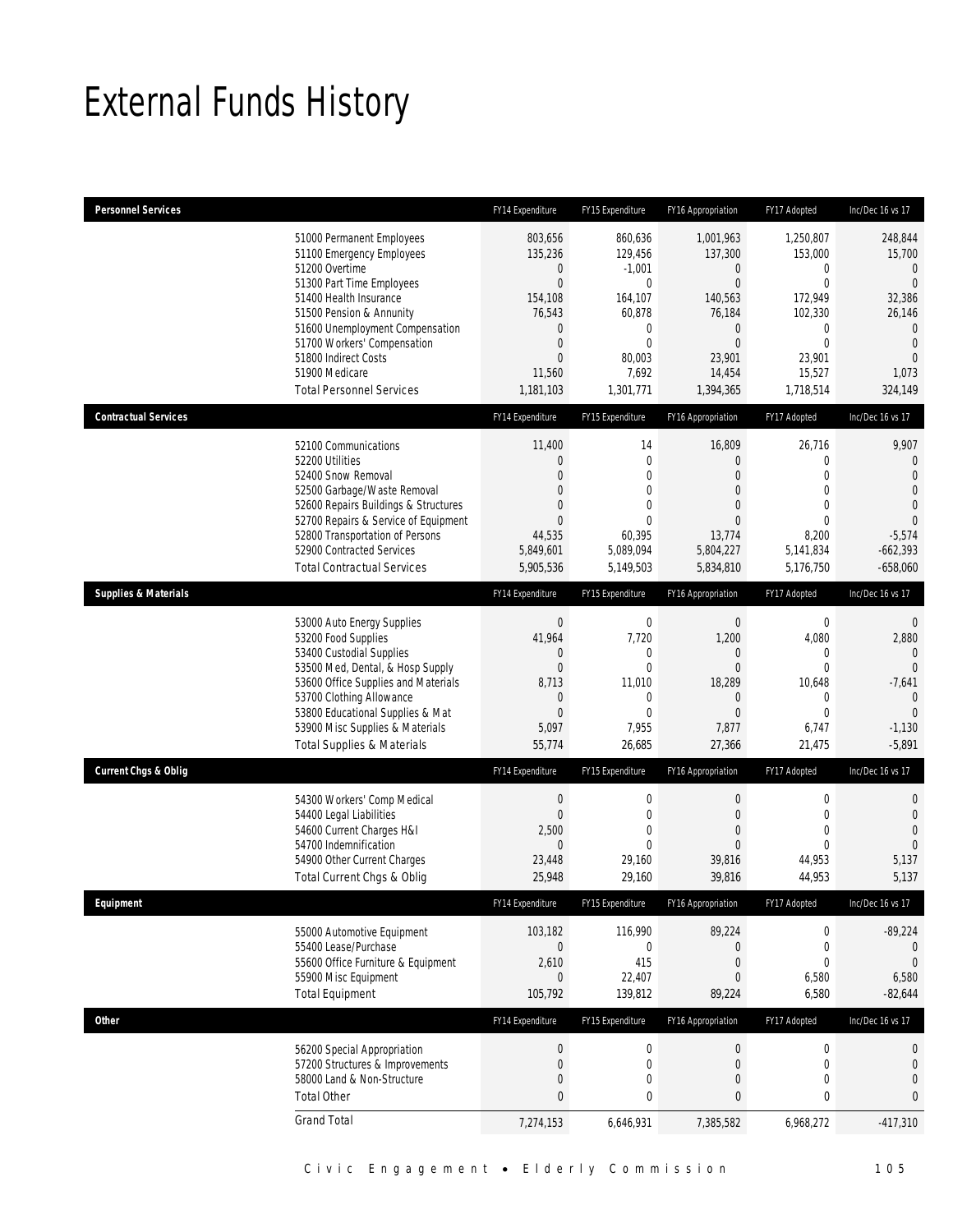## External Funds Personnel

| Title                          | Union<br>Code   | Grade | Position | FY17 Salary | Title                             | Union<br>Code   | Grade | Position | FY17 Salary  |
|--------------------------------|-----------------|-------|----------|-------------|-----------------------------------|-----------------|-------|----------|--------------|
|                                |                 |       |          |             |                                   |                 |       |          |              |
| <b>Advocacy Director</b>       | SU <sub>6</sub> | 15    | 1.00     | 66,192      | <b>Health Service Advocate</b>    | SU <sub>6</sub> | 09    | 1.00     | 52,350       |
| Community Health Worker        | SU <sub>6</sub> | 09    | 1.00     | 46,407      | <b>Housing Director</b>           | SU <sub>6</sub> | 15    | 1.00     | 51,229       |
| Coord Area Agency On Aging     | SU <sub>6</sub> | 15    | 1.00     | 49,360      | Nutrition Advocacy & Planning Dir | SU <sub>6</sub> | 15    | 1.00     | 57,713       |
| Editor/Sr Citizen Newspaper    | SU <sub>6</sub> | 13    | 1.00     | 61,211      | Program Monitor                   | SU <sub>6</sub> | 10    | 1.00     | 43,900       |
| Finance Assistant              | SU <sub>6</sub> | 10    | 1.00     | 43,900      | <b>RSVP Director</b>              | SU <sub>6</sub> | 15    | 1.00     | 51,668       |
| Grants and Payroll Coordinator | SU <sub>6</sub> | 13    | 1.00     | 61,211      | Sr Companion Director             | SU <sub>6</sub> | 15    | 1.00     | 66,192       |
| Health & Fitness Advocate      | SU <sub>6</sub> | 09    | 1.00     | 52,350      | Taxi Coupon Coordinator           | SU <sub>6</sub> | 13    | 1.00     | 61,211       |
|                                |                 |       |          |             | <b>Total</b>                      |                 |       | 14       | 764,893      |
|                                |                 |       |          |             | <b>Adjustments</b>                |                 |       |          |              |
|                                |                 |       |          |             | Differential Payments             |                 |       |          | $\mathbf{0}$ |
|                                |                 |       |          |             | Other                             |                 |       |          | 126,306      |
|                                |                 |       |          |             | Chargebacks                       |                 |       |          | 366,014      |
|                                |                 |       |          |             | Salary Savings                    |                 |       |          | $-6,407$     |
|                                |                 |       |          |             | <b>FY17 Total Request</b>         |                 |       |          | 1,250,806    |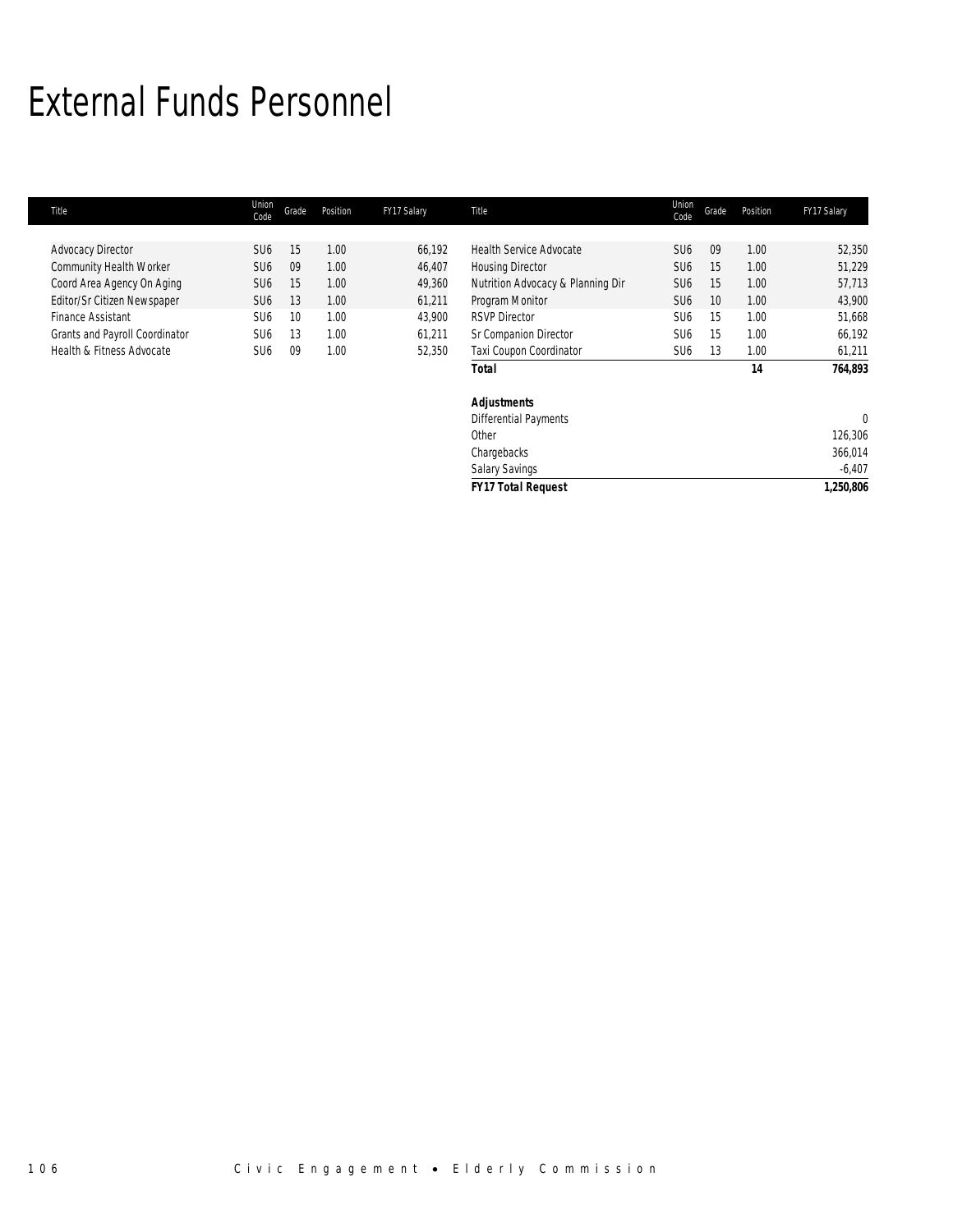# Program 1. Administration

### *Francis Thomas, Manager, Organization 387100*

## *Program Description*

The Administration Program provides fiscal supervision of all Commission programs, and procures resources to ensure that all programs perform their mission on time and on budget. The program provides data management, purchasing, staff training, program evaluation and analysis. The Administration Program maintains a close relationship with senior citizen groups, and service providers through administrating and monitoring providers supported by Area Agency on Aging grants. Administration staff is responsible for initiating systems that increase productivity and community outreach. Administration is also responsible for financially preparing the Commission to serve the growing needs of our multicultural and linguistically diverse clients and staff and the eventual boom in the elder population.

| <b>Operating Budget</b>                    | Actual '14        | Actual '15        | Approp '16        | Budget '17        |
|--------------------------------------------|-------------------|-------------------|-------------------|-------------------|
| <b>Personnel Services</b><br>Non Personnel | 682.750<br>55,649 | 684,705<br>67,444 | 663,543<br>49,203 | 677,873<br>44,080 |
| <b>Total</b>                               | 738,399           | 752,149           | 712,746           | 721,953           |
| Performance                                |                   |                   |                   |                   |
|                                            |                   |                   |                   |                   |

**Strategy:** Encourage senior participation in social events.

| <b>Performance Measures</b>    | Actual '14 | Actual '15 | <b>Projected '16</b> | Target '17 |
|--------------------------------|------------|------------|----------------------|------------|
| Monetary and in-kind donations | 149,383    | 225,332    | 289.375              | 260,000    |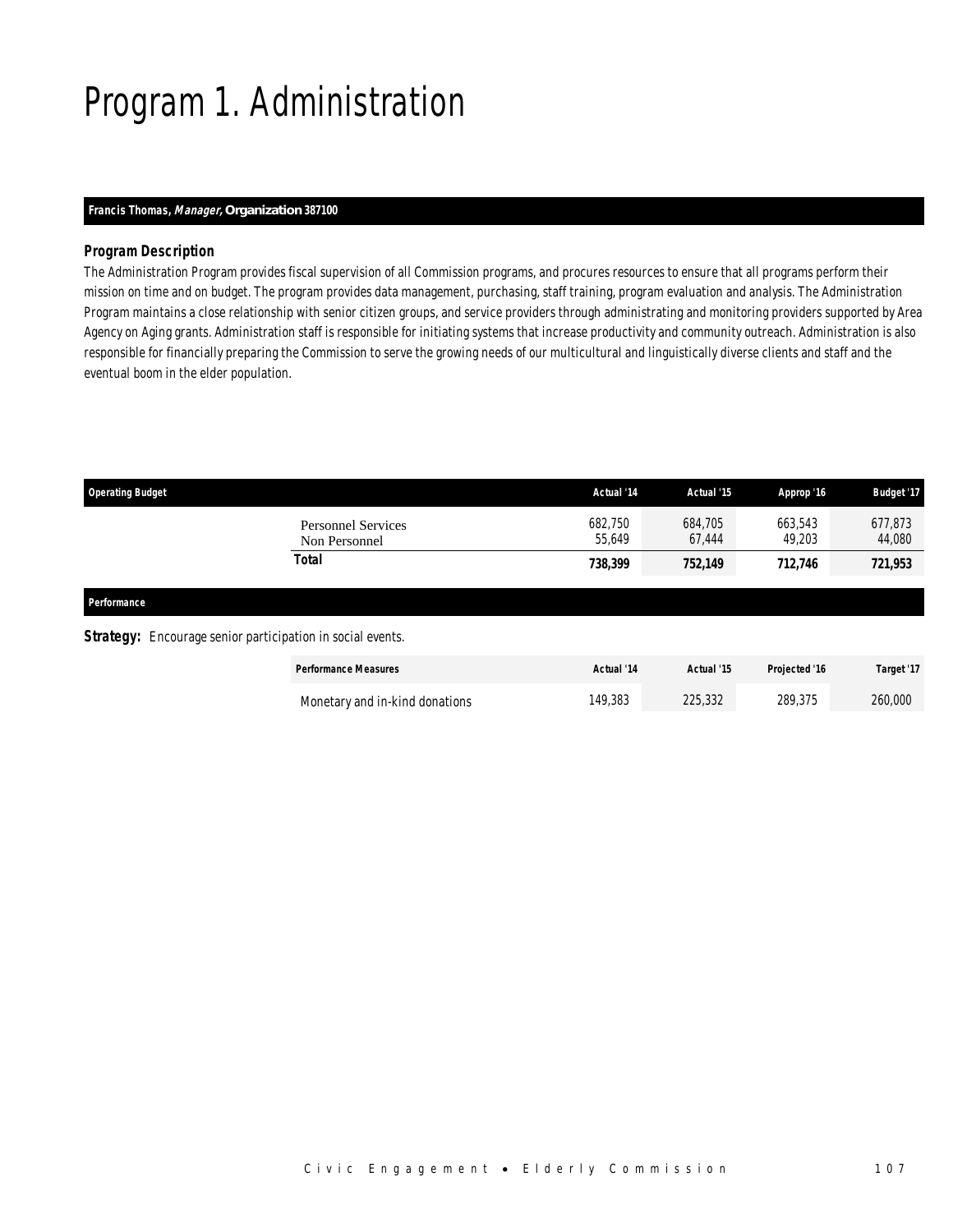# Program 2. Community Relations

## *Karine Querido, Manager, Organization 387200*

## *Program Description*

The Community Relations Program provides seniors, caregivers, and the general public with essential information that helps to improve the quality and safety of seniors' lives. The monthly newspaper and web site offer articles and information of special interest to seniors. The Commission produces television shows for Boston Neighborhood Network and the Boston cable channel. The Community Relations program creates and manages internal and external relationships aimed at developing and maintaining staff, city, neighborhood, public, media and business relationships. This program promotes employment and volunteer opportunities for seniors and helps to develop, coordinate and support intergenerational and multicultural activities. It also coordinates special fundraising, recreation, health and fitness events to reduce isolation and encourage community involvement of seniors.

| <b>Operating Budget</b>                                              |                                                 | Actual '14         | Actual '15         | Approp '16         | <b>Budget '17</b>  |
|----------------------------------------------------------------------|-------------------------------------------------|--------------------|--------------------|--------------------|--------------------|
|                                                                      | <b>Personnel Services</b><br>Non Personnel      | 107.632<br>129,969 | 183.051<br>173,229 | 217.491<br>122,487 | 259,077<br>237,082 |
|                                                                      | <b>Total</b>                                    | 237,601            | 356,280            | 339,978            | 496,159            |
| Performance                                                          |                                                 |                    |                    |                    |                    |
| Strategy: Add volunteer opportunities to increase senior volunteers. |                                                 |                    |                    |                    |                    |
|                                                                      | <b>Performance Measures</b>                     | Actual '14         | Actual '15         | Projected '16      | Target '17         |
|                                                                      | Seniors volunteering<br>Volunteer sites         | 316<br>60          | 306<br>61          | 411<br>113         | 470<br>115         |
| <b>Strategy:</b> Encourage senior participation in social events.    |                                                 |                    |                    |                    |                    |
|                                                                      | <b>Performance Measures</b>                     | Actual '14         | Actual '15         | Projected '16      | Target '17         |
|                                                                      | Seniors participating in events<br>Total events | 10,888<br>86       | 12,262<br>84       | 19,065<br>131      | 20,000<br>120      |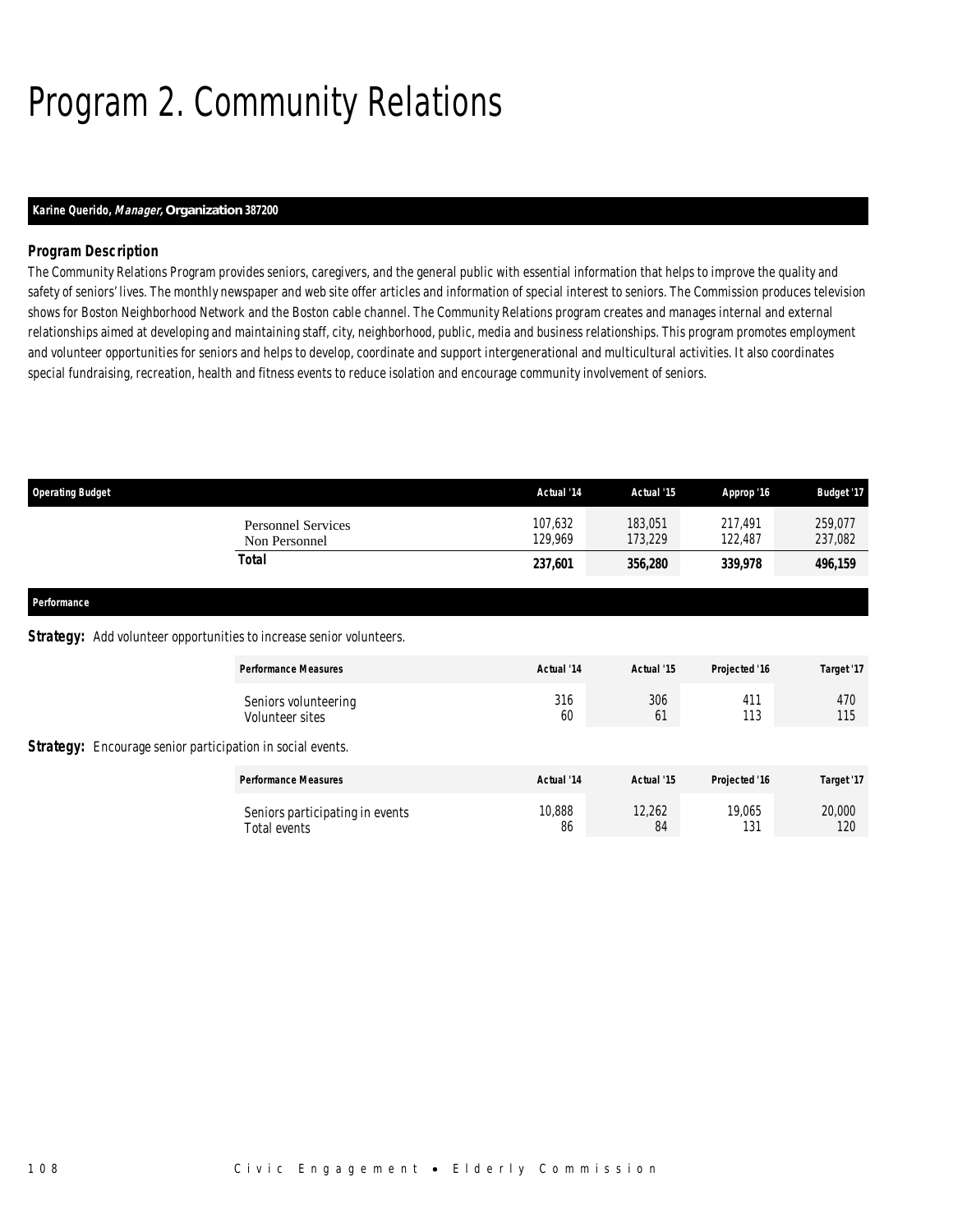## Program 3. Transportation

## *Michael Killoran, Manager, Organization 387300*

### *Program Description*

Through the Senior Shuttle, the Transportation Program provides curb-to-curb transportation to Boston's elderly. The shuttle operates scheduled trips within Boston with medical appointments receiving highest priority, followed by grocery shopping. Social and recreational activities are provided based on availability. The Transportation Program also oversees the Taxi Discount Coupon Program and develops and maintains collaborations with other senior transportation providers, elder service organizations and city agencies to provide access to other transportation services and to help educate our seniors on pedestrian safety and safe driver issues.

| <b>Operating Budget</b>                    | Actual '14           | Actual '15           | Approp '16         | <b>Budget '17</b>    |
|--------------------------------------------|----------------------|----------------------|--------------------|----------------------|
| <b>Personnel Services</b><br>Non Personnel | 1.217.752<br>185.379 | 1.211.881<br>227,928 | 283,611<br>253.638 | 1,245,770<br>241,952 |
| Total                                      | 1,403,131            | 1,439,809            | 1,537,249          | 1,487,722            |

### *Performance*

**Strategy:** To increase availability of transportation.

| <b>Performance Measures</b>          | Actual '14 | Actual '15 | Projected '16 | Target '17 |
|--------------------------------------|------------|------------|---------------|------------|
| % of medical trip requests fulfilled | 100%       | 98%        | 95%           | 98%        |
| Medical rides                        | 28.717     | 26.727     | 27.657        | 28,400     |
| Requests for medical rides           | 28,821     | 27.753     | 29,060        | 29,000     |
| Rides provided                       | 43.020     | 35,016     | 36.481        | 37,500     |
| Taxi coupon clients                  | 21,226     | 19,683     | 20.012        | 19,500     |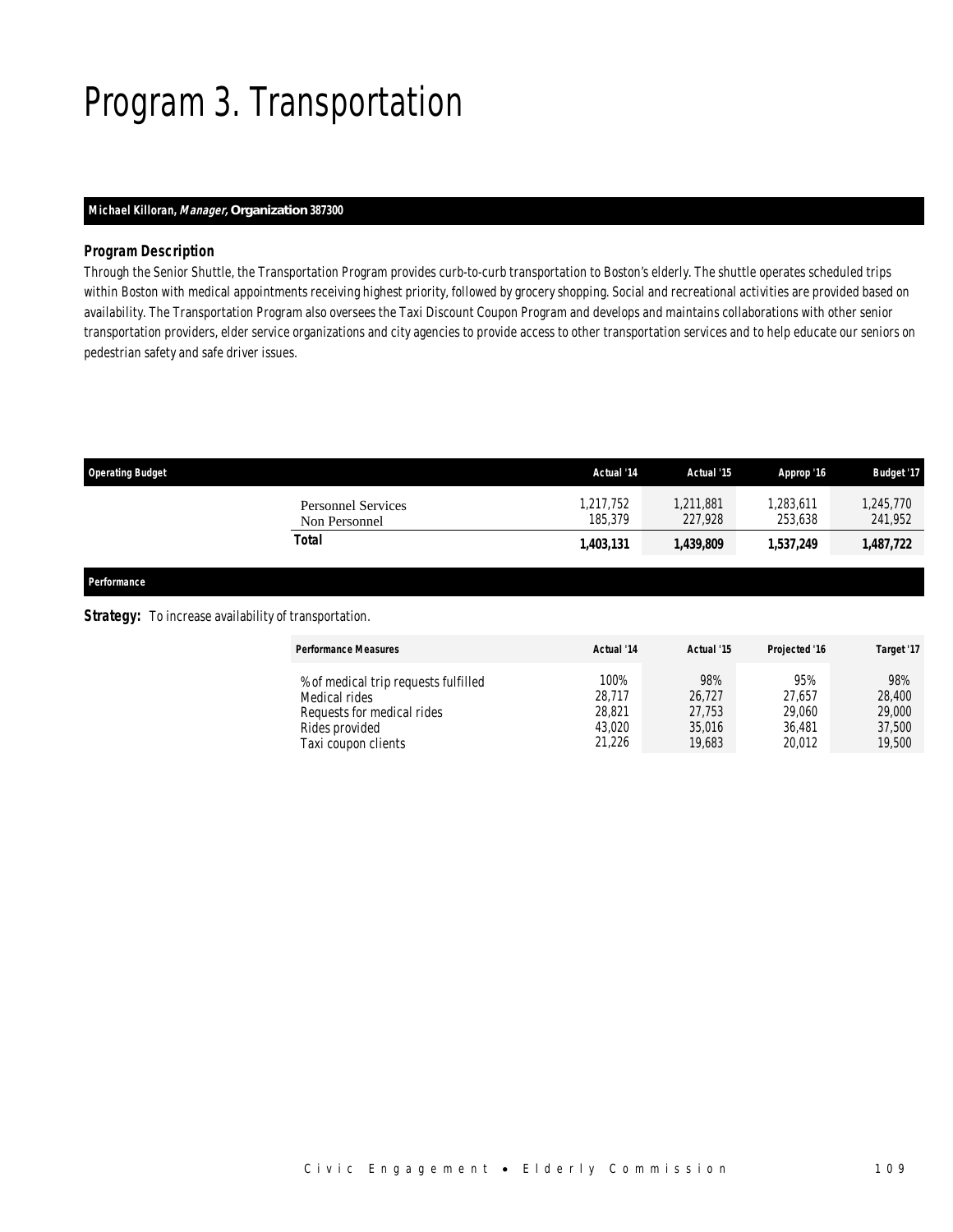# Program 4. Program Services

## *Melissa Carlson, Manager, Organization 387400*

## *Program Description*

The Program Services unit is where the Elderly Commission's community service advocates provide face-to-face assistance to seniors to identify government benefits and programs that promote healthy and independent living. The advocates also provide information and referral services to Boston's older adults and their caregivers. The Advocacy and Planning unit develops and implements strategies related to emerging issues and concerns of seniors. This includes regularly assessing the needs of Boston's older adults and creating Boston's Area Plan for people over 60.

| <b>Operating Budget</b>                                                    |                                                                     | Actual '14                    | Actual '15                    | Approp '16                    | <b>Budget '17</b>             |
|----------------------------------------------------------------------------|---------------------------------------------------------------------|-------------------------------|-------------------------------|-------------------------------|-------------------------------|
|                                                                            | <b>Personnel Services</b><br>Non Personnel                          | 523,078<br>2,728              | 544.304<br>2,550              | 530,277<br>8,000              | 525,965<br>1,950              |
|                                                                            | <b>Total</b>                                                        | 525,806                       | 546,854                       | 538,277                       | 527,915                       |
| Performance                                                                |                                                                     |                               |                               |                               |                               |
| <b>Strategy:</b> To assess and address the needs of Boston's Seniors.      |                                                                     |                               |                               |                               |                               |
|                                                                            | <b>Performance Measures</b>                                         | Actual '14                    | Actual '15                    | Projected '16                 | Target '17                    |
|                                                                            | Information and referral services                                   | 10,779                        | 11,834                        | 10,269                        | 11,000                        |
| <b>Strategy:</b> To improve awareness of government benefits and services. |                                                                     |                               |                               |                               |                               |
|                                                                            | <b>Performance Measures</b>                                         | Actual '14                    | Actual '15                    | Projected '16                 | Target '17                    |
|                                                                            | <b>Boston Seniority News distributed</b><br>Community presentations | 150,000<br>333                | 150,000<br>343                | 150,000<br>477                | 150,000<br>400                |
| <b>Strategy:</b> To monitor the provision of meals to elders.              |                                                                     |                               |                               |                               |                               |
|                                                                            | <b>Performance Measures</b>                                         | Actual '14                    | Actual '15                    | Projected '16                 | Target '17                    |
|                                                                            | Congregate meals<br>Ethnic meals<br>Home-delivered meals            | 246,669<br>105.623<br>190,570 | 257,284<br>104.019<br>182,578 | 259,139<br>106.568<br>204,510 | 260,000<br>110,000<br>200,000 |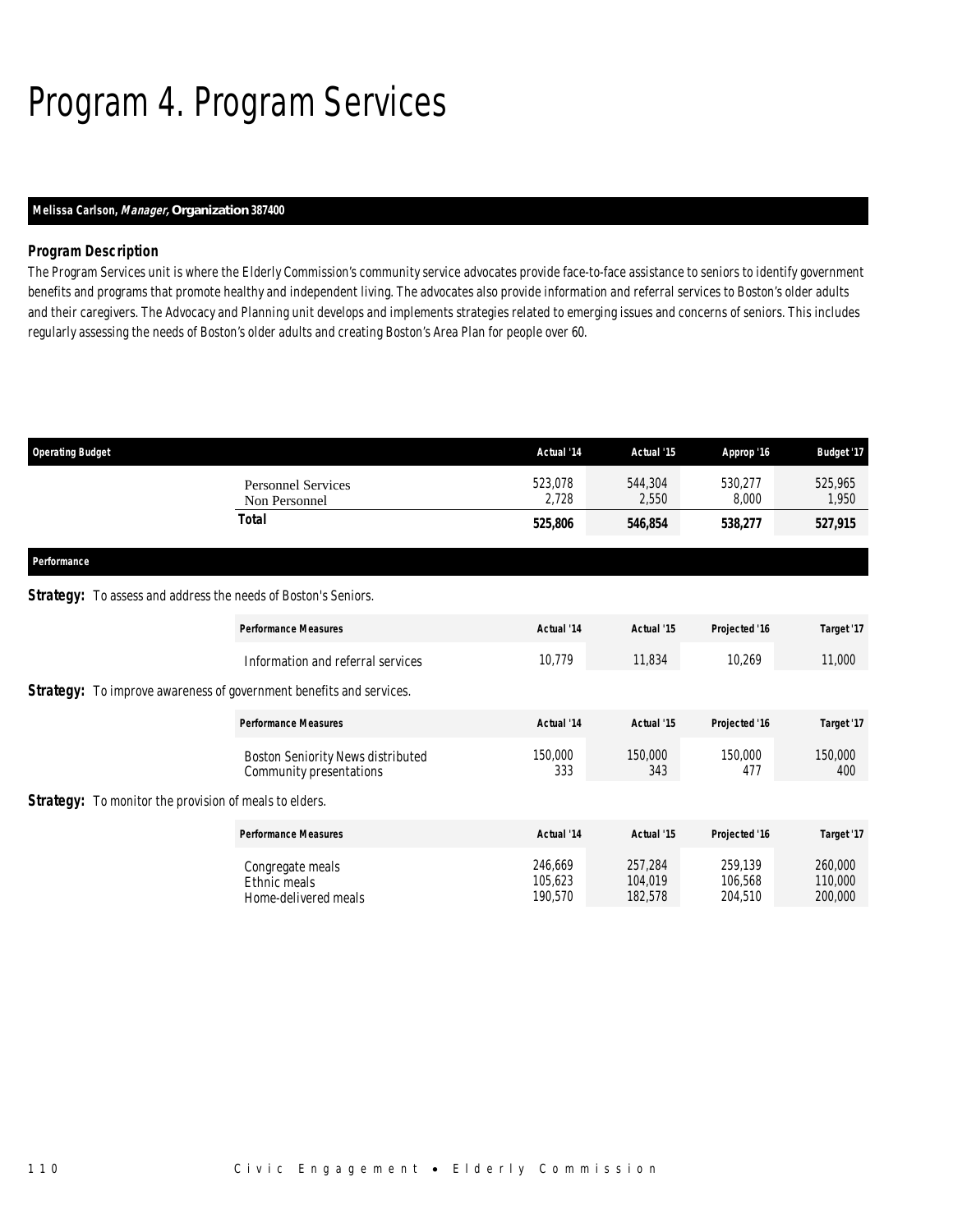## External Funds Projects

*Area Agency on Aging* 

#### *Project Mission*

As Boston's Area Agency on Aging (AAA), the Elderly Commission is a sub-grantee of federal Title III funding through the Massachusetts Executive Office of Elder Affairs. The federal funding source of this annual grant is the Administration on Aging, an agency of the Department of Health and Human Services. The AAA plans and coordinates public, private and voluntary programs to provide the best possible service for Boston's older citizens. The AAA also provides direct funding for elderly-related services throughout Boston. The AAA Unit of the Elderly Commission monitors the agencies providing services and provides technical assistance as needed.

#### *EOEA Formula Award*

#### *Project Mission*

As Boston's Council on Aging, the Elderly Commission receives the formula grant from the Massachusetts Executive Office of Elder Affairs. The annual grant provides for direct services including the community service advocates. The grant also provides resources to the housing unit which provides information, referral and direct assistance to Boston's elder tenants and homeowners.

#### *Elderly Universal Fund*

#### *Project Mission*

The Universal Fund is the repository for funds donated to the Commission on Affairs of the Elderly to support events and services provided by the Commission for the seniors of Boston.

*Nutrition Services Incentive Program* 

#### *Project Mission*

The Nutrition Services Incentive Program (NSIP) was formerly called the USDA Elder Lunch Program. The Elderly Commission receives federal funding for the NSIP through the Massachusetts Executive Office of Elder Affairs. The federal funding source of this annual grant is the Agency on Aging within the U.S. Department of Health and Human Services. The NSIP program provides direct funding to nutritional service providers.

*Prevention and Wellness Trust* 

#### *Project Mission*

Î

This annual grant is provided by the Boston Public Health Commission, a body politic and corporate and political subdivision of the Commonwealth of Massachusetts, to the Commission and sub-grantees for the continued operation of prevention and wellness programs to the elderly of Boston.

#### *Retired Senior Volunteers Program*

#### *Project Mission*

The federal funding for the Retired Senior Volunteer Program (RSVP) comes from the Corporation for National and Community Service. The purpose of RSVP is to develop a recognized role in the community and a meaningful life in retirement for older adults through significant volunteer services. RSVP recruits and places approximately 500 senior volunteers in opportunities allowing them to use their skills, acquire new skills and/or explore new interests. Volunteers are partially reimbursed for meals and transportation and receive insurance coverage. Volunteers must be at least 55 years old to participate.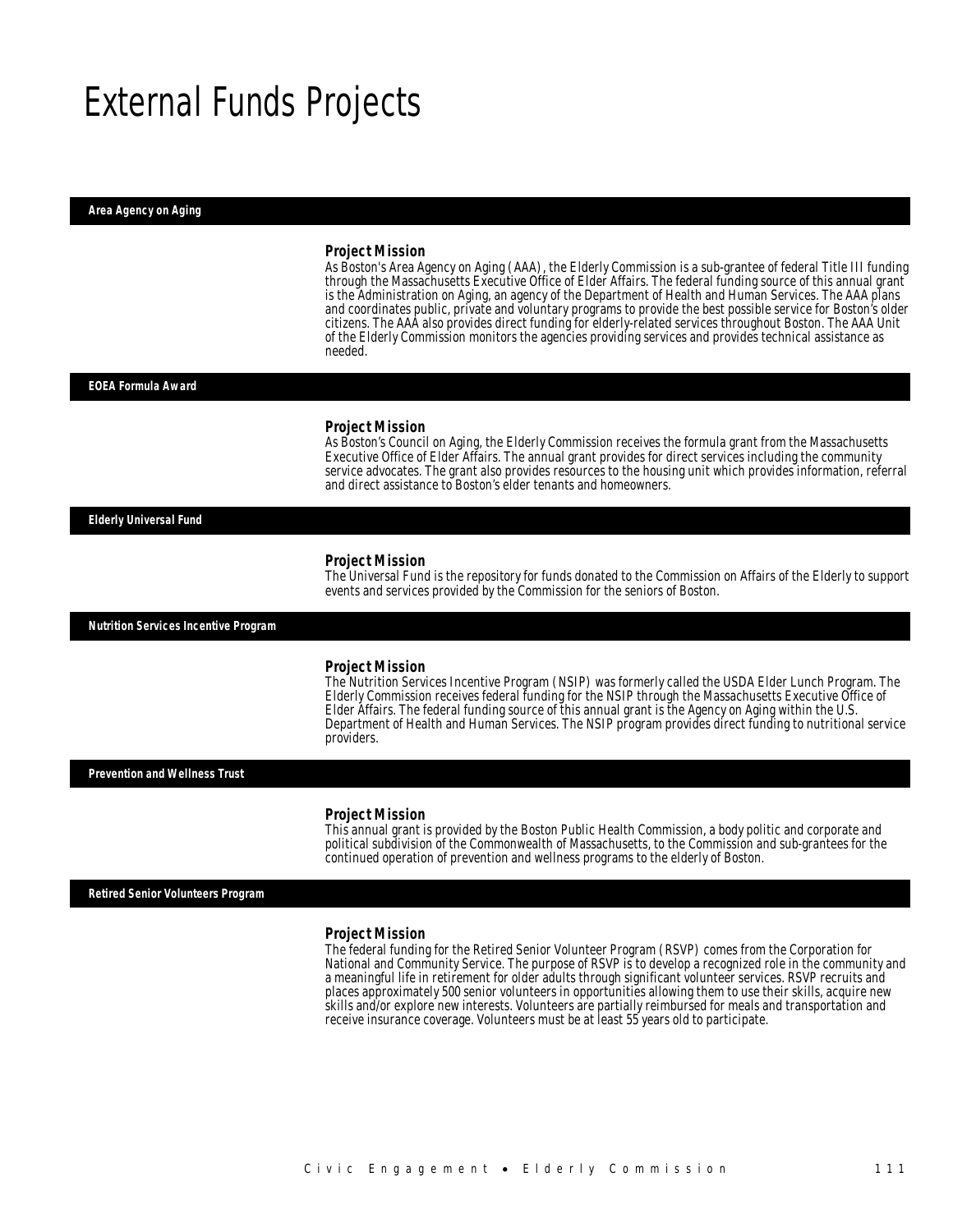#### *Project Mission*

The Elderly Commission receives federal funding for the Senior Companion Program annually from the Corporation for National and Community Service. The Senior Companion Program offers part-time stipendiary community service opportunities for low-income persons who are 55 years and older. Volunteers provide assistance to adults with exceptional needs, development and disabilities, or other special needs throughout Boston's neighborhoods. These volunteers work 20 hours weekly and receive accident insurance in addition to a meal and travel allowance.

#### *State Elder Lunch Program*

## *Project Mission*

This annual grant is provided by the Massachusetts Executive Office of Elder Affairs for the purpose of providing direct funding to nutritional service providers.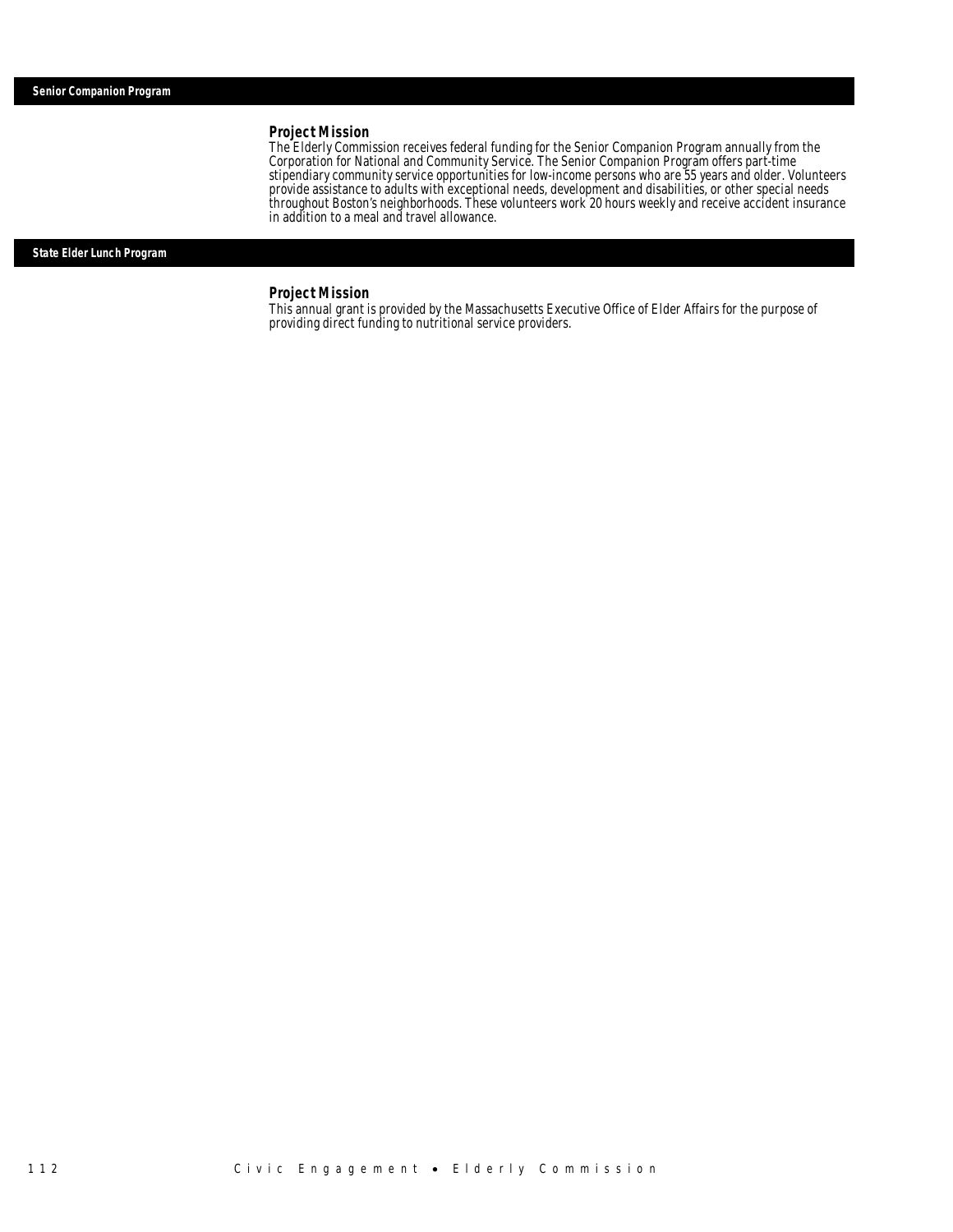## Neighborhood Services Operating Budget

### *Jerome Smith, Chief of Civic Engagement, Appropriation 412*

## *Department Mission*

The Mayor's Office of Neighborhood Services (ONS) encourages, facilitates and maximizes citizen input and participation in all aspects of government through service requests, neighborhood meetings, mailings, and emergency responses. Also included in ONS is the Mobile City Hall to Go truck that visits Boston's neighborhoods offering a select menu of services directly to constituents. The Boston 311 Program provides a wide-ranging information and referral function as well as coordinates emergency response after business hours. The program also responds to citizens' requests for service through direct interaction with City departments.

#### *Selected Performance Strategies*

### *Neighborhood Services*

- To encourage citizen participation in City government by involving neighborhood groups in regular ONS activities and ensuring accessibility of ONS staff to the community.
- To promote social responsibility through participation in City service projects.
- *City Hall to Go*
- To allow residents to easily conduct business with the City of Boston, City Hall to Go visits Boston neighborhoods to provide city services.

*Boston 311* 

- To ensure that constituents can always reach a responsive city government with any non-emergency question or concern at any hour by managing a 24-hour hotline, a self-service menu on the City's website and the City's Citizens Connect mobile application.
- To identify trends in constituent concerns and operational improvements to address those trends; hold departments accountable for responsiveness to constituent requests on behalf of the Mayor.

| <b>Operating Budget</b>      | Program Name                                                             | <b>Total Actual '14</b>          | Total Actual '15                 | Total Approp '16                           | <b>Total Budget '17</b>                      |
|------------------------------|--------------------------------------------------------------------------|----------------------------------|----------------------------------|--------------------------------------------|----------------------------------------------|
|                              | Administration<br>Neighborhood Services<br>City Hall to Go<br>Boston 311 | 415,873<br>768,346<br>0<br>0     | 499.453<br>922,517<br>0<br>0     | 462,009<br>1,155,300<br>143,041<br>981,801 | 602,016<br>1,177,057<br>191,430<br>1,224,227 |
|                              | <b>Total</b>                                                             | 1,184,219                        | 1,421,970                        | 2,742,151                                  | 3,194,730                                    |
| <b>External Funds Budget</b> | <b>Fund Name</b>                                                         | <b>Total Actual '14</b>          | <b>Total Actual '15</b>          | Total Approp '16                           | <b>Total Budget '17</b>                      |
|                              | <b>Boston Shines</b><br>Love Your Block                                  | $\overline{0}$<br>$\overline{0}$ | $\overline{0}$<br>$\overline{0}$ | 100,000<br>10,000                          | 70,000<br>10,000                             |
|                              | <b>Total</b>                                                             | 0                                | 0                                | 110,000                                    | 80,000                                       |
| <b>Operating Budget</b>      |                                                                          | Actual '14                       | Actual '15                       | Approp '16                                 | <b>Budget '17</b>                            |
|                              | <b>Personnel Services</b><br>Non Personnel                               | 1,144,058<br>40,161              | 1,369,690<br>52,280              | 2,638,044<br>104,107                       | 2,904,146<br>290,584                         |
|                              | Total                                                                    | 1,184,219                        | 1,421,970                        | 2,742,151                                  | 3,194,730                                    |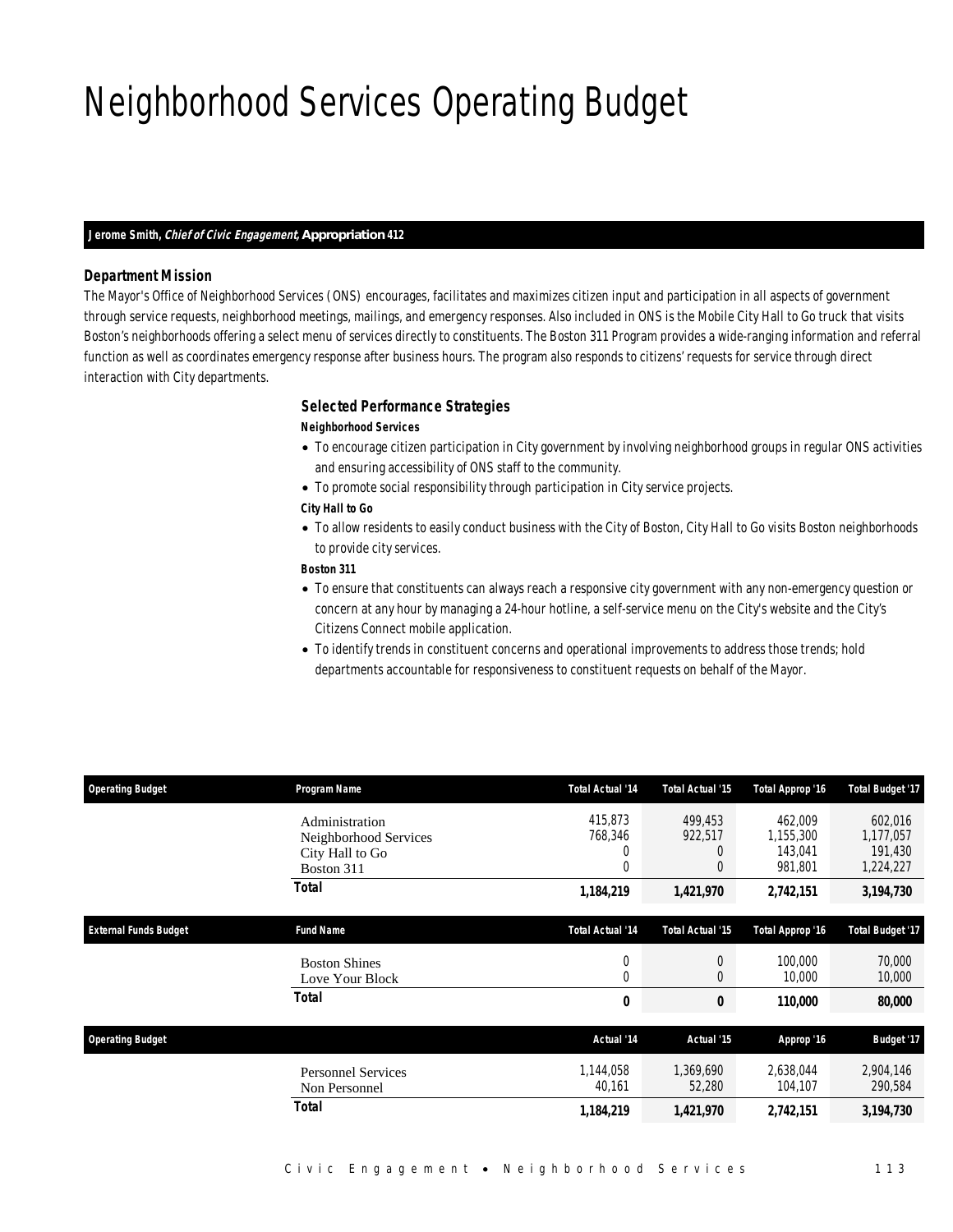# Neighborhood Services Operating Budget



## *Description of Services*

The Office of Neighborhood Services invites community involvement in municipal government across the wide spectrum of its programs. Neighborhood Services provides a forum for both groups and individuals to express concerns, request services, and extend opinions, while serving to disseminate information and facilitate delivery of City services. The City Hall to Go truck offers a select menu of city services to all Boston's neighborhoods. The Boston 311 Program provides a wide-ranging information and referral function as well as coordinates emergency response after business hours. The program also responds to citizens' requests for service through direct interaction with City departments.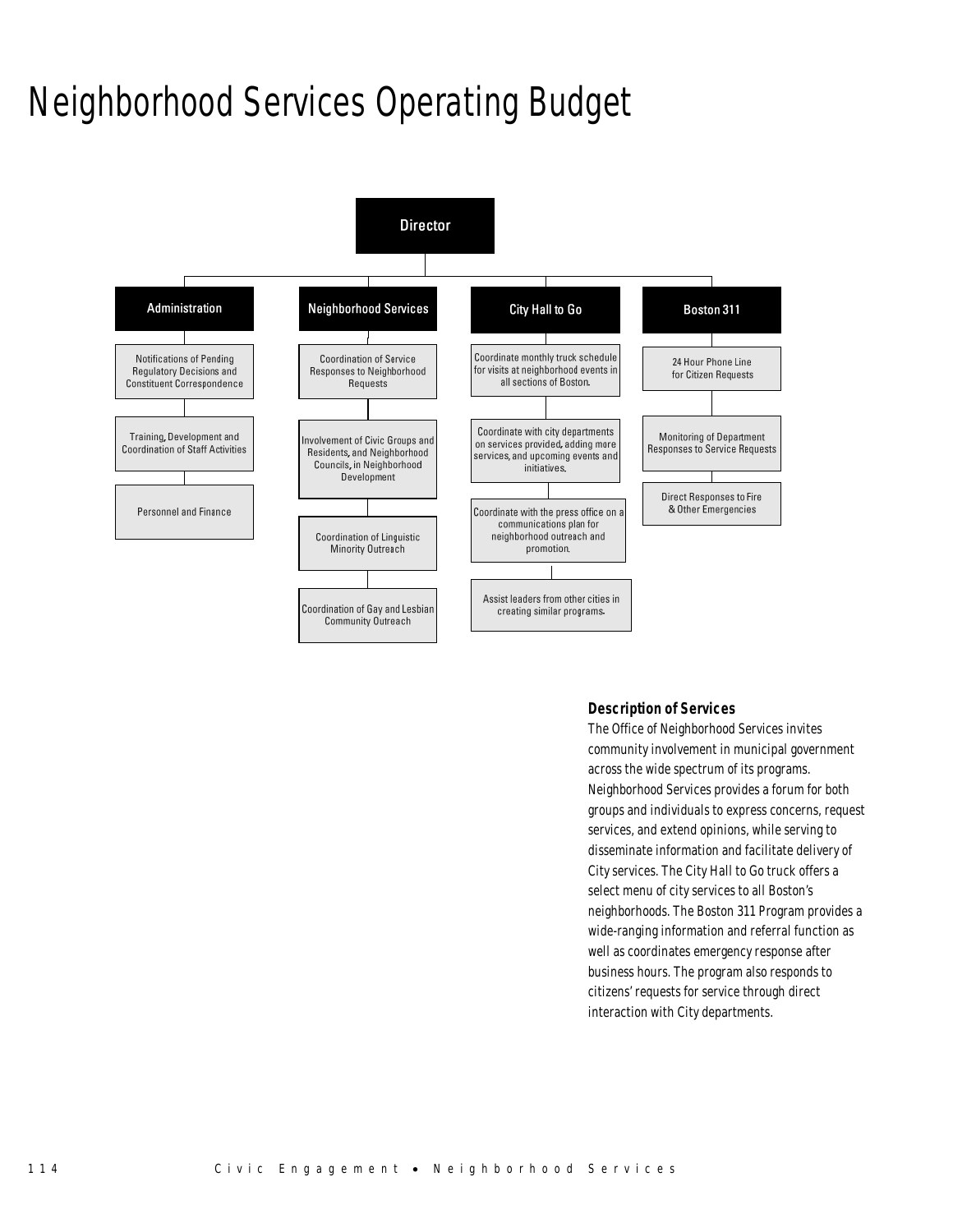## Department History

| <b>Personnel Services</b>       |                                       | FY14 Expenditure | FY15 Expenditure | FY16 Appropriation | FY17 Adopted     | Inc/Dec 16 vs 17 |
|---------------------------------|---------------------------------------|------------------|------------------|--------------------|------------------|------------------|
|                                 | 51000 Permanent Employees             | 1,142,241        | 1,360,436        | 2,591,758          | 2,857,860        | 266,102          |
|                                 | 51100 Emergency Employees             | 0                | $\mathbf{0}$     | 31,286             | 31,286           | $\overline{0}$   |
|                                 | 51200 Overtime                        | $\boldsymbol{0}$ | $\mathbf 0$      | 15,000             | 15,000           | $\mathbf{0}$     |
|                                 | 51600 Unemployment Compensation       | 1,817            | 9,254            | $\mathbf 0$        | 0                | $\mathbf 0$      |
|                                 | 51700 Workers' Compensation           | $\overline{0}$   | 0                | $\theta$           | $\mathbf{0}$     | $\overline{0}$   |
|                                 | <b>Total Personnel Services</b>       | 1,144,058        | 1,369,690        | 2,638,044          | 2,904,146        | 266,102          |
| <b>Contractual Services</b>     |                                       | FY14 Expenditure | FY15 Expenditure | FY16 Appropriation | FY17 Adopted     | Inc/Dec 16 vs 17 |
|                                 | 52100 Communications                  | 28,661           | 33,887           | 65,400             | 65,400           | $\mathbf 0$      |
|                                 | 52200 Utilities                       | 0                | $\boldsymbol{0}$ | $\theta$           | 0                | $\mathbf{0}$     |
|                                 | 52400 Snow Removal                    | $\overline{0}$   | $\mathbf{0}$     | $\overline{0}$     | $\mathbf{0}$     | $\overline{0}$   |
|                                 | 52500 Garbage/Waste Removal           | 0                | $\mathbf{0}$     | $\theta$           | $\overline{0}$   | $\overline{0}$   |
|                                 | 52600 Repairs Buildings & Structures  | $\overline{0}$   | $\mathbf{0}$     | $\overline{0}$     | $\Omega$         | $\overline{0}$   |
|                                 | 52700 Repairs & Service of Equipment  | 2,295            | 3,130            | 13,300             | 13,300           | $\overline{0}$   |
|                                 | 52800 Transportation of Persons       | 0                | $\mathbf{0}$     | $\mathbf{0}$       | 0                | $\overline{0}$   |
|                                 | 52900 Contracted Services             | 3,114            | 5,222            | 6,348              | 191,348          | 185,000          |
|                                 | <b>Total Contractual Services</b>     | 34,070           | 42,239           | 85,048             | 270,048          | 185,000          |
| <b>Supplies &amp; Materials</b> |                                       | FY14 Expenditure | FY15 Expenditure | FY16 Appropriation | FY17 Adopted     | Inc/Dec 16 vs 17 |
|                                 | 53000 Auto Energy Supplies            | $\boldsymbol{0}$ | 0                | 3,380              | 2,500            | $-880$           |
|                                 | 53200 Food Supplies                   | $\boldsymbol{0}$ | $\mathbf 0$      | $\theta$           | 0                | $\theta$         |
|                                 | 53400 Custodial Supplies              | 0                | $\mathbf 0$      | $\mathbf 0$        | $\mathbf 0$      | $\mathbf{0}$     |
|                                 | 53500 Med, Dental, & Hosp Supply      | $\overline{0}$   | $\mathbf{0}$     | $\theta$           | $\mathbf 0$      | $\overline{0}$   |
|                                 | 53600 Office Supplies and Materials   | 5,397            | 3,976            | 8,300              | 8,300            | $\mathbf 0$      |
|                                 | 53700 Clothing Allowance              | 0                | $\mathbf 0$      | $\theta$           | 0                | $\mathbf{0}$     |
|                                 | 53800 Educational Supplies & Mat      | $\boldsymbol{0}$ | $\mathbf{0}$     | $\overline{0}$     | $\mathbf{0}$     | $\mathbf{0}$     |
|                                 | 53900 Misc Supplies & Materials       | 246              | 2,332            | 1,000              | 1,000            | $\mathbf{0}$     |
|                                 | <b>Total Supplies &amp; Materials</b> | 5,643            | 6,308            | 12,680             | 11,800           | $-880$           |
| <b>Current Chgs &amp; Oblig</b> |                                       | FY14 Expenditure | FY15 Expenditure | FY16 Appropriation | FY17 Adopted     | Inc/Dec 16 vs 17 |
|                                 | 54300 Workers' Comp Medical           | $\boldsymbol{0}$ | $\mathbf 0$      | $\mathbf 0$        | $\boldsymbol{0}$ | 0                |
|                                 | 54400 Legal Liabilities               | $\mathbf 0$      | $\mathbf 0$      | $\theta$           | $\mathbf{0}$     | $\mathbf 0$      |
|                                 | 54500 Aid To Veterans                 | $\overline{0}$   | $\mathbf{0}$     | $\overline{0}$     | $\mathbf{0}$     | $\overline{0}$   |
|                                 | 54600 Current Charges H&I             | $\mathbf{0}$     | $\mathbf 0$      | $\theta$           | $\overline{0}$   | $\overline{0}$   |
|                                 | 54700 Indemnification                 | $\boldsymbol{0}$ | $\mathbf{0}$     | $\overline{0}$     | $\Omega$         | $\overline{0}$   |
|                                 | 54900 Other Current Charges           | 448              | 448              | 4,779              | 4,779            | $\mathbf{0}$     |
|                                 | Total Current Chgs & Oblig            | 448              | 448              | 4,779              | 4,779            | $\mathbf{0}$     |
| Equipment                       |                                       | FY14 Expenditure | FY15 Expenditure | FY16 Appropriation | FY17 Adopted     | Inc/Dec 16 vs 17 |
|                                 | 55000 Automotive Equipment            | $\boldsymbol{0}$ | $\mathbf 0$      | $\boldsymbol{0}$   | $\mathbf 0$      | $\mathbf 0$      |
|                                 | 55400 Lease/Purchase                  | $\Omega$         | $\theta$         | $\Omega$           | $\theta$         | $\mathbf 0$      |
|                                 | 55600 Office Furniture & Equipment    | $\boldsymbol{0}$ | $\boldsymbol{0}$ | $\boldsymbol{0}$   | $\boldsymbol{0}$ | $\boldsymbol{0}$ |
|                                 | 55900 Misc Equipment                  | 0                | 3,285            | 1,600              | 3,957            | 2,357            |
|                                 | <b>Total Equipment</b>                | $\pmb{0}$        | 3,285            | 1,600              | 3,957            | 2,357            |
| <b>Other</b>                    |                                       | FY14 Expenditure | FY15 Expenditure | FY16 Appropriation | FY17 Adopted     | Inc/Dec 16 vs 17 |
|                                 | 56200 Special Appropriation           | $\boldsymbol{0}$ | $\boldsymbol{0}$ | $\theta$           | 0                | 0                |
|                                 | 57200 Structures & Improvements       | $\boldsymbol{0}$ | 0                | $\theta$           | 0                | $\mathbf 0$      |
|                                 | 58000 Land & Non-Structure            | 0                | 0                | $\theta$           | 0                | $\boldsymbol{0}$ |
|                                 | <b>Total Other</b>                    | $\bf{0}$         | 0                | $\bf{0}$           | 0                | 0                |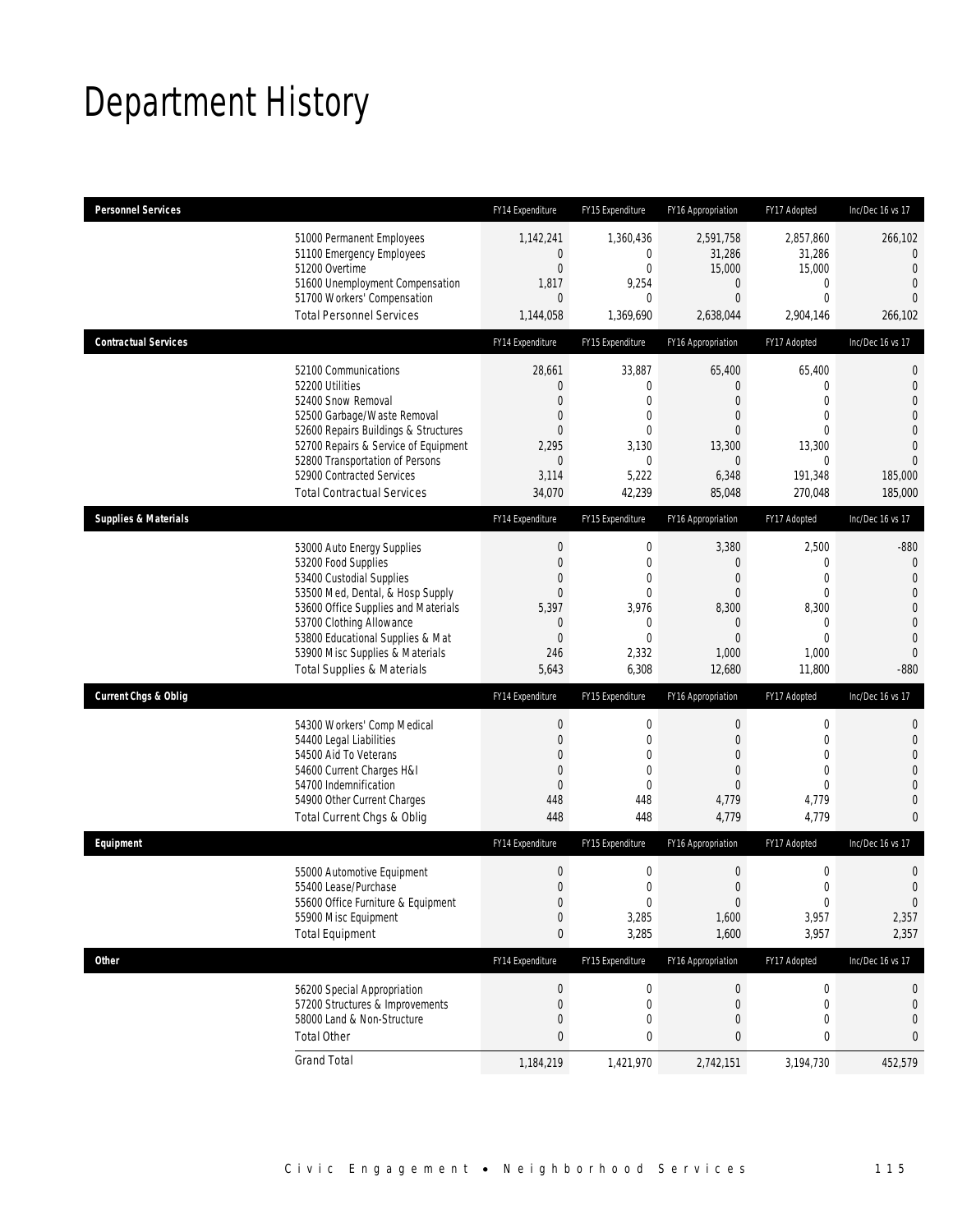# Department Personnel

| Union<br>Code   | Grade     | Position | FY17 Salary | <b>Title</b>                 | Union<br>Code   | Grade     | Position | FY17 Salary    |
|-----------------|-----------|----------|-------------|------------------------------|-----------------|-----------|----------|----------------|
|                 |           |          |             |                              |                 |           |          |                |
| <b>EXM</b>      | 10        | 1.00     | 100,766     | <b>Staff Aide</b>            | <b>MYN</b>      | <b>NG</b> | 4.00     | 101,577        |
| CDH             | <b>NG</b> | 1.00     | 125,344     | Staff Assist I               | MY <sub>0</sub> | 04        | 9.00     | 420,240        |
| MY0             | 07        | 18.00    | 1,005,055   | <b>Staff Assistant</b>       | <b>MYO</b>      | 02        | 2.00     | 79,094         |
| MY0             | 10        | 1.00     | 71,695      | Staff Assistant I            | MY <sub>0</sub> | 05        | 1.00     | 42,183         |
| MY <sub>0</sub> | 08        | 1.00     | 78,499      | Staff Assistant II           | MY <sub>0</sub> | 06        | 7.00     | 412,543        |
| <b>MYG</b>      | 14        | 2.00     | 76,831      | Staff Asst I                 | MY <sub>0</sub> | 04        | 1.00     | 54,159         |
| MY0             | 10        | 2.00     | 181,449     | Staff Asst IV                | MY <sub>0</sub> | 09        | 1.00     | 76,674         |
|                 |           |          |             | <b>Total</b>                 |                 |           | 51       | 2,826,110      |
|                 |           |          |             | <b>Adjustments</b>           |                 |           |          |                |
|                 |           |          |             | <b>Differential Payments</b> |                 |           |          | $\overline{0}$ |
|                 |           |          |             | Other                        |                 |           |          | 31,750         |
|                 |           |          |             | Chargebacks                  |                 |           |          | $\mathbf{0}$   |
|                 |           |          |             | Salary Savings               |                 |           |          | $\mathbf{0}$   |
|                 |           |          |             | <b>FY17 Total Request</b>    |                 |           |          | 2,857,860      |
|                 |           |          |             |                              |                 |           |          |                |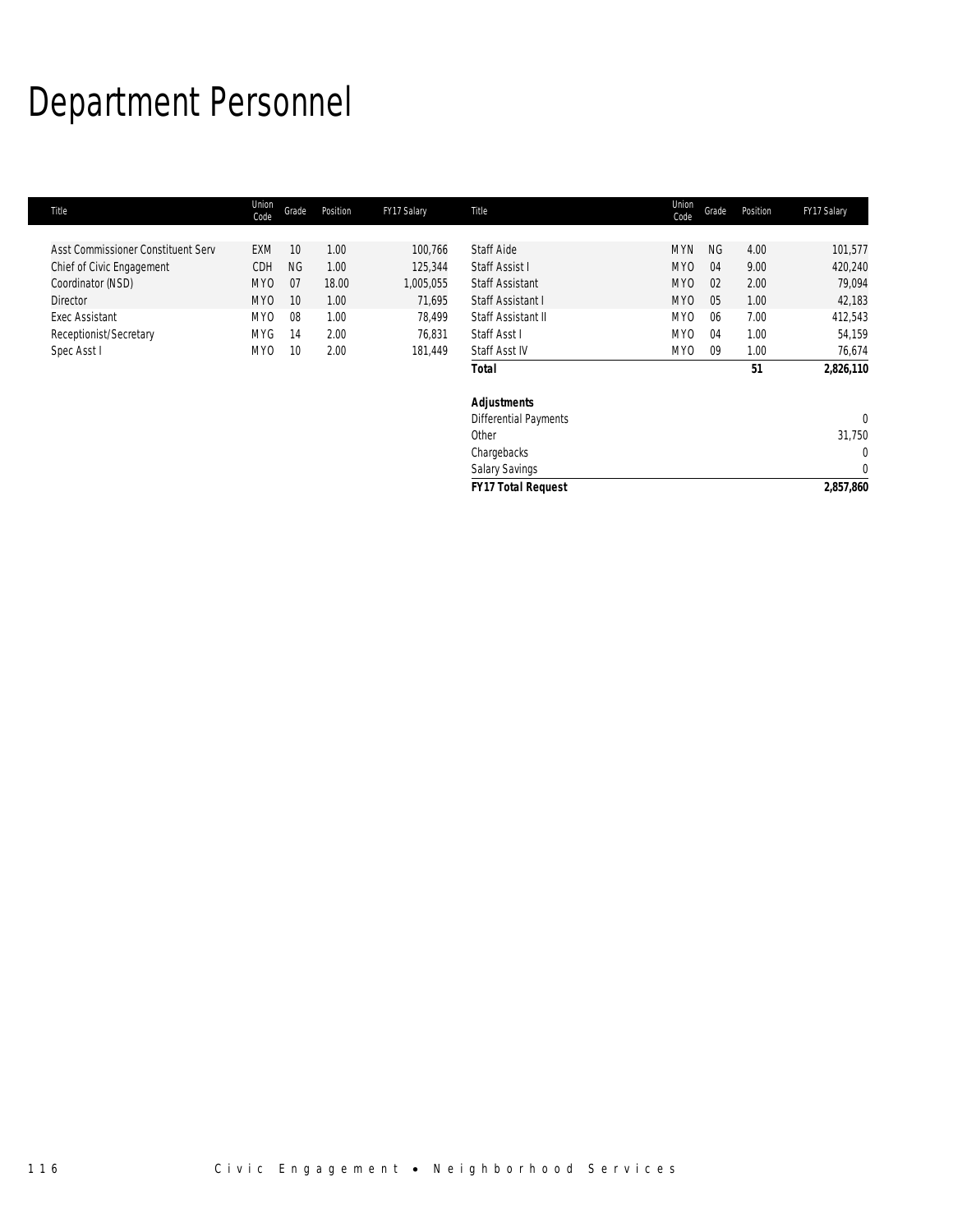## External Funds History

| <b>Personnel Services</b>       |                                                                              | FY14 Expenditure | FY15 Expenditure                 | FY16 Appropriation            | FY17 Adopted                | Inc/Dec 16 vs 17                 |
|---------------------------------|------------------------------------------------------------------------------|------------------|----------------------------------|-------------------------------|-----------------------------|----------------------------------|
|                                 | 51000 Permanent Employees                                                    | $\boldsymbol{0}$ | $\boldsymbol{0}$                 | $\boldsymbol{0}$              | $\boldsymbol{0}$            | $\mathbf 0$                      |
|                                 | 51100 Emergency Employees                                                    | $\boldsymbol{0}$ | $\mathbf 0$                      | $\overline{0}$                | $\mathbf 0$                 | $\mathbf 0$                      |
|                                 | 51200 Overtime                                                               | 0                | 0                                | $\mathbf 0$                   | $\mathbf 0$                 | $\mathbf{0}$                     |
|                                 | 51300 Part Time Employees                                                    | 0                | 0                                | $\overline{0}$                | $\mathbf{0}$                | $\mathbf 0$                      |
|                                 | 51400 Health Insurance                                                       | 0<br>0           | 0<br>$\overline{0}$              | $\overline{0}$                | $\mathbf{0}$<br>$\mathbf 0$ | $\overline{0}$<br>$\overline{0}$ |
|                                 | 51500 Pension & Annunity<br>51600 Unemployment Compensation                  | 0                | 0                                | $\mathbf 0$<br>$\overline{0}$ | $\mathbf{0}$                | $\mathbf 0$                      |
|                                 | 51700 Workers' Compensation                                                  | 0                | 0                                | $\overline{0}$                | $\mathbf{0}$                | $\mathbf{0}$                     |
|                                 | 51800 Indirect Costs                                                         | 0                | $\overline{0}$                   | $\overline{0}$                | $\mathbf{0}$                | $\overline{0}$                   |
|                                 | 51900 Medicare                                                               | 0                | 0                                | $\overline{0}$                | $\mathbf 0$                 | $\overline{0}$                   |
|                                 | <b>Total Personnel Services</b>                                              | 0                | 0                                | 0                             | $\bf{0}$                    | $\mathbf{0}$                     |
| <b>Contractual Services</b>     |                                                                              | FY14 Expenditure | FY15 Expenditure                 | FY16 Appropriation            | FY17 Adopted                | Inc/Dec 16 vs 17                 |
|                                 | 52100 Communications                                                         | $\theta$         | $\boldsymbol{0}$                 | $\boldsymbol{0}$              | $\boldsymbol{0}$            | $\mathbf 0$                      |
|                                 | 52200 Utilities                                                              | $\boldsymbol{0}$ | $\mathbf 0$                      | $\boldsymbol{0}$              | $\mathbf 0$                 | $\mathbf 0$                      |
|                                 | 52400 Snow Removal                                                           | 0                | 0                                | $\overline{0}$                | $\mathbf{0}$                | $\overline{0}$                   |
|                                 | 52500 Garbage/Waste Removal                                                  | 0                | $\overline{0}$<br>$\overline{0}$ | $\overline{0}$                | $\mathbf 0$<br>$\mathbf{0}$ | $\overline{0}$                   |
|                                 | 52600 Repairs Buildings & Structures<br>52700 Repairs & Service of Equipment | 0<br>0           | 0                                | $\overline{0}$<br>$\mathbf 0$ | $\mathbf{0}$                | $\mathbf 0$<br>$\overline{0}$    |
|                                 | 52800 Transportation of Persons                                              | 0                | $\overline{0}$                   | $\overline{0}$                | $\mathbf{0}$                | $\mathbf{0}$                     |
|                                 | 52900 Contracted Services                                                    | 0                | 0                                | 10,000                        | 10,000                      | $\overline{0}$                   |
|                                 | <b>Total Contractual Services</b>                                            | 0                | 0                                | 10,000                        | 10,000                      | $\mathbf{0}$                     |
| <b>Supplies &amp; Materials</b> |                                                                              | FY14 Expenditure | FY15 Expenditure                 | FY16 Appropriation            | FY17 Adopted                | Inc/Dec 16 vs 17                 |
|                                 | 53000 Auto Energy Supplies                                                   | $\boldsymbol{0}$ | $\mathbf 0$                      | 0                             | $\boldsymbol{0}$            | 0                                |
|                                 | 53200 Food Supplies                                                          | $\boldsymbol{0}$ | 0                                | $\boldsymbol{0}$              | $\mathbf 0$                 | $\mathbf 0$                      |
|                                 | 53400 Custodial Supplies                                                     | 0                | 0                                | $\overline{0}$                | $\mathbf{0}$                | $\overline{0}$                   |
|                                 | 53500 Med, Dental, & Hosp Supply                                             | 0                | 0                                | $\overline{0}$                | $\mathbf{0}$                | $\overline{0}$                   |
|                                 | 53600 Office Supplies and Materials                                          | 0                | $\overline{0}$                   | $\overline{0}$                | $\mathbf{0}$                | $\overline{0}$                   |
|                                 | 53800 Educational Supplies & Mat<br>53900 Misc Supplies & Materials          | 0<br>0           | 0<br>$\mathbf 0$                 | $\overline{0}$<br>100,000     | $\mathbf{0}$<br>70,000      | $\Omega$<br>$-30,000$            |
|                                 | <b>Total Supplies &amp; Materials</b>                                        | $\mathbf{0}$     | 0                                | 100,000                       | 70,000                      | $-30,000$                        |
|                                 |                                                                              |                  |                                  |                               |                             |                                  |
| <b>Current Chgs &amp; Oblig</b> |                                                                              | FY14 Expenditure | FY15 Expenditure                 | FY16 Appropriation            | FY17 Adopted                | Inc/Dec 16 vs 17                 |
|                                 | 54300 Workers' Comp Medical                                                  | $\boldsymbol{0}$ | 0                                | $\boldsymbol{0}$              | $\boldsymbol{0}$            | 0                                |
|                                 | 54400 Legal Liabilities                                                      | 0                | 0                                | $\overline{0}$                | $\mathbf 0$                 | $\mathbf{0}$                     |
|                                 | 54600 Current Charges H&I<br>54700 Indemnification                           | 0<br>0           | $\overline{0}$<br>0              | $\mathbf 0$<br>$\overline{0}$ | $\mathbf 0$<br>$\mathbf{0}$ | $\mathbf{0}$<br>$\overline{0}$   |
|                                 | 54900 Other Current Charges                                                  | 0                | 0                                | $\mathbf 0$                   | $\mathbf 0$                 | $\overline{0}$                   |
|                                 | Total Current Chgs & Oblig                                                   | 0                | 0                                | 0                             | 0                           | $\mathbf{0}$                     |
| Eauipment                       |                                                                              | FY14 Expenditure | FY15 Expenditure                 | <b>FY16 Appropriation</b>     | FY17 Adopted                | Inc/Dec 16 vs 17                 |
|                                 |                                                                              |                  |                                  |                               |                             |                                  |
|                                 | 55000 Automotive Equipment<br>55400 Lease/Purchase                           | $\mathbf 0$<br>0 | 0<br>0                           | 0<br>$\boldsymbol{0}$         | $\mathbf 0$<br>$\mathbf{0}$ | 0<br>$\mathbf{0}$                |
|                                 | 55600 Office Furniture & Equipment                                           | 0                | 0                                | $\overline{0}$                | $\mathbf{0}$                | $\mathbf{0}$                     |
|                                 | 55900 Misc Equipment                                                         | 0                | 0                                | 0                             | $\mathbf 0$                 | $\mathbf 0$                      |
|                                 | <b>Total Equipment</b>                                                       | 0                | 0                                | 0                             | $\pmb{0}$                   | $\mathbf{0}$                     |
| Other                           |                                                                              | FY14 Expenditure | FY15 Expenditure                 | FY16 Appropriation            | FY17 Adopted                | Inc/Dec 16 vs 17                 |
|                                 | 56200 Special Appropriation                                                  | $\boldsymbol{0}$ | $\boldsymbol{0}$                 | $\boldsymbol{0}$              | $\boldsymbol{0}$            | $\mathbf 0$                      |
|                                 | 57200 Structures & Improvements                                              | $\boldsymbol{0}$ | $\boldsymbol{0}$                 | $\boldsymbol{0}$              | $\boldsymbol{0}$            | $\mathbf 0$                      |
|                                 | 58000 Land & Non-Structure                                                   | 0                | 0                                | $\boldsymbol{0}$              | $\mathbf 0$                 | $\mathbf 0$                      |
|                                 |                                                                              |                  |                                  |                               |                             |                                  |
|                                 | <b>Total Other</b>                                                           | 0                | 0                                | 0                             | $\pmb{0}$                   | $\bf{0}$                         |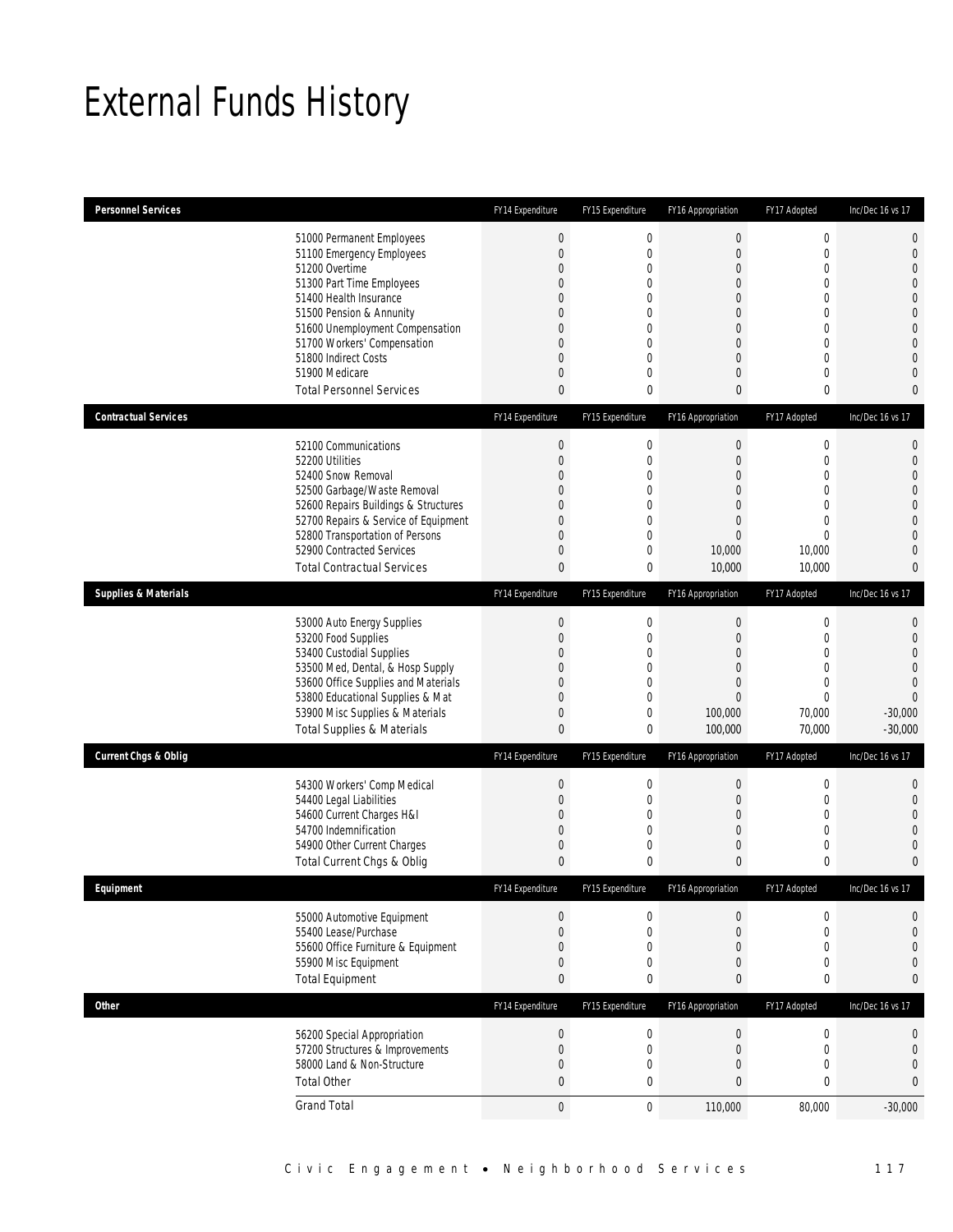# Program 1. Administration

## *Jerome Smith, Manager, Organization 412100*

## *Program Description*

The Administration Program notifies local groups, community leaders, media and elected officials of pending regulatory decisions, available City services, programs and meetings on a timely basis. Program staff also facilitates the training, development and coordination of departmental activities.

| <b>Operating Budget</b>                    | Actual '14        | Actual '15        | Approp '16        | <b>Budget '17</b> |
|--------------------------------------------|-------------------|-------------------|-------------------|-------------------|
| <b>Personnel Services</b><br>Non Personnel | 378.219<br>37,654 | 448,164<br>51,289 | 419.102<br>42.907 | 536,289<br>65,727 |
| <b>Total</b>                               | 415,873           | 499,453           | 462,009           | 602,016           |
|                                            |                   |                   |                   |                   |
| Performance                                |                   |                   |                   |                   |

Strategy: To disseminate information about City services, public hearings and community activities to neighborhood groups, civic leaders and residents through the Early Notification System.

| <b>Performance Measures</b>                    | Actual '14 | Actual '15 | <b>Projected '16</b> | Target '17 |
|------------------------------------------------|------------|------------|----------------------|------------|
| Total # of subscribers - email and direct mail | 296,036    | 535.622    | 550,000              |            |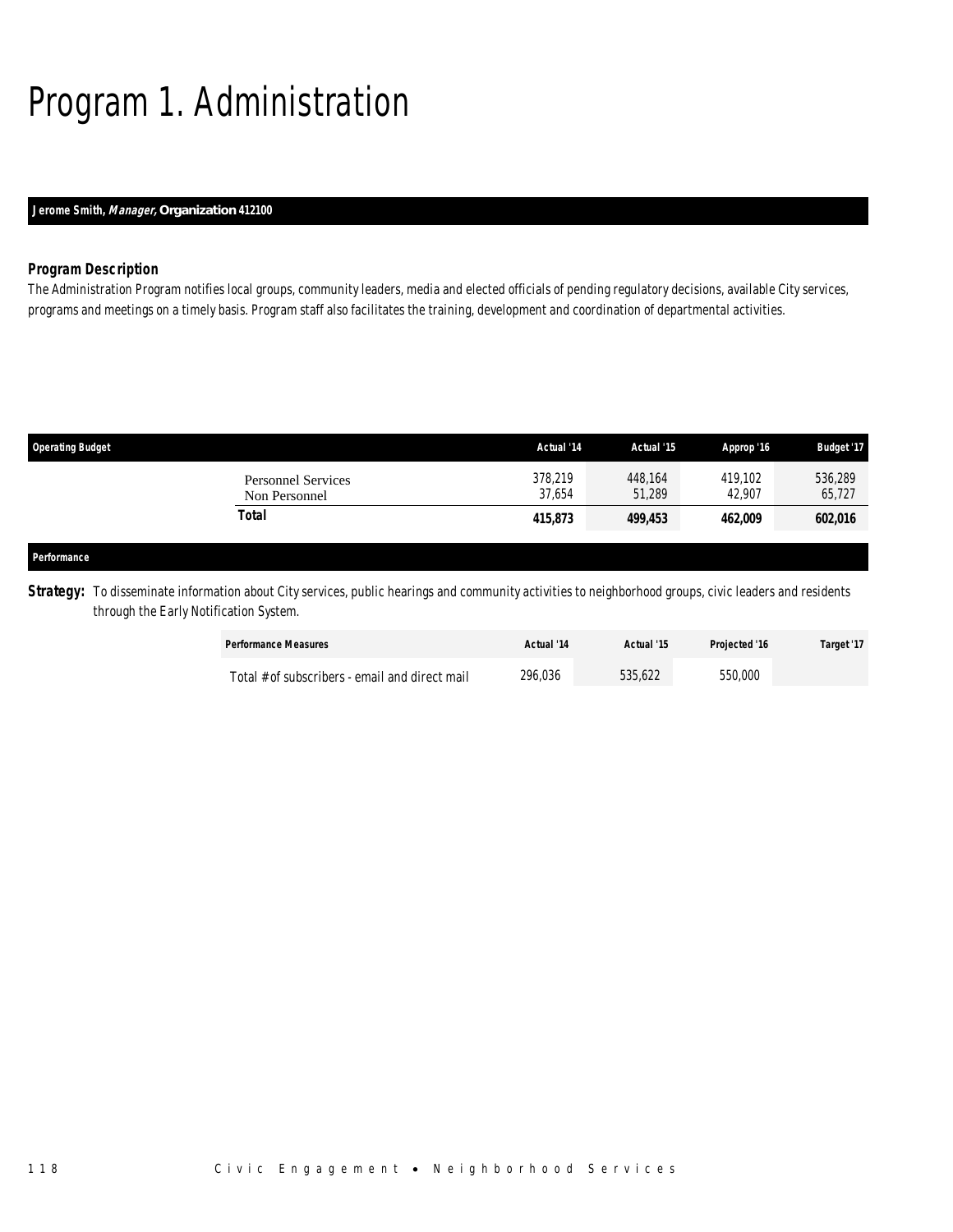# Program 2. Neighborhood Services

## *Jerome Smith, Manager, Organization 412200*

## *Program Description*

The Neighborhood Services Program improves interdepartmental coordination of the delivery of basic City services and promotes the involvement of neighborhood residents and civic groups in neighborhood events, activities and neighborhood development including the permitting and licensing processes. Program staff coordinates and attends neighborhood meetings, facilitates the delivery of basic services, and represents the neighborhood related to development issues and testifying at zoning and licensing hearings.

| <b>Operating Budget</b>                    | Actual '14       | Actual '15     | Approp '16          | <b>Budget '17</b>   |
|--------------------------------------------|------------------|----------------|---------------------|---------------------|
| <b>Personnel Services</b><br>Non Personnel | 765,839<br>2,507 | 921,526<br>991 | 1,134,600<br>20.700 | 1,156,357<br>20,700 |
| Total                                      | 768,346          | 922,517        | 1.155.300           | 1,177,057           |
|                                            |                  |                |                     |                     |

### *Performance*

**Strategy:** To encourage citizen participation in City government by involving neighborhood groups in regular ONS activities and ensuring accessibility of ONS staff to the community.

|  |                                                                                                   | <b>Performance Measures</b>                    | Actual '14 | Actual '15 | Projected '16 | Target '17 |
|--|---------------------------------------------------------------------------------------------------|------------------------------------------------|------------|------------|---------------|------------|
|  |                                                                                                   | # of community meetings organized by ONS       | 620        | 714        | .367          | 800        |
|  | <b>Strategy:</b> To promote social responsibility through participation in City service projects. |                                                |            |            |               |            |
|  |                                                                                                   | <b>Performance Measures</b>                    | Actual '14 | Actual '15 | Projected '16 | Target '17 |
|  |                                                                                                   | # of volunteers participating in Boston Shines | 3,500      | 4.866      | 4.100         | 4.100      |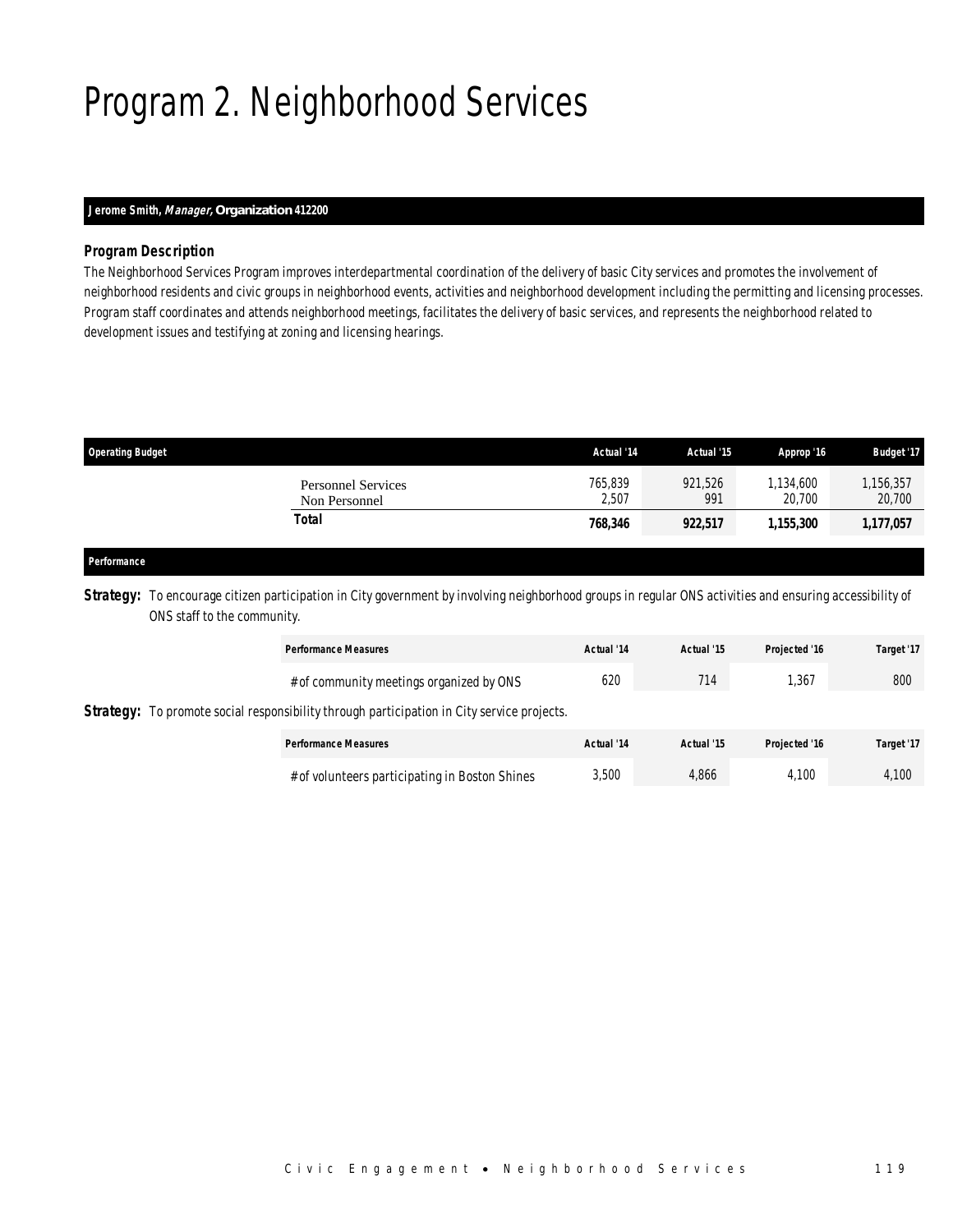# Program 3. City Hall to Go

## *Ben Vainer, Manager, Organization 412300*

## *Program Description*

The first of its kind in the nation, City Hall to Go visits every neighborhood in Boston to provide city services. The vehicle is available five days a week, including on nights and weekends. The program director creates a monthly schedule of visits and coordinates with city departments on upcoming initiatives, events, and services available. Program staff coordinates with the press office to create a communications plan for neighborhood outreach and promotion, and assists other city leaders in launching similar programs.

| <b>Operating Budget</b>                    | Actual '14 | Actual '15 | Approp '16        | <b>Budget '17</b> |
|--------------------------------------------|------------|------------|-------------------|-------------------|
| <b>Personnel Services</b><br>Non Personnel |            | 0<br>U     | 129,141<br>13.900 | 174,673<br>16,757 |
| Total                                      | 0          | 0          | 143,041           | 191,430           |
|                                            |            |            |                   |                   |
| Performance                                |            |            |                   |                   |

**Strategy:** To allow residents to easily conduct business with the City of Boston, City Hall to Go visits Boston neighborhoods to provide city services.

| <b>Performance Measures</b>                                  | Actual '14            | Actual '15            | Projected '16                | Target '17             |
|--------------------------------------------------------------|-----------------------|-----------------------|------------------------------|------------------------|
| # services provided<br>Revenue generated<br>Services offered | 3,332<br>30,028<br>39 | 2,920<br>32,791<br>46 | 2.917<br>129.904<br>hh<br>JJ | 3,500<br>120,000<br>ხხ |